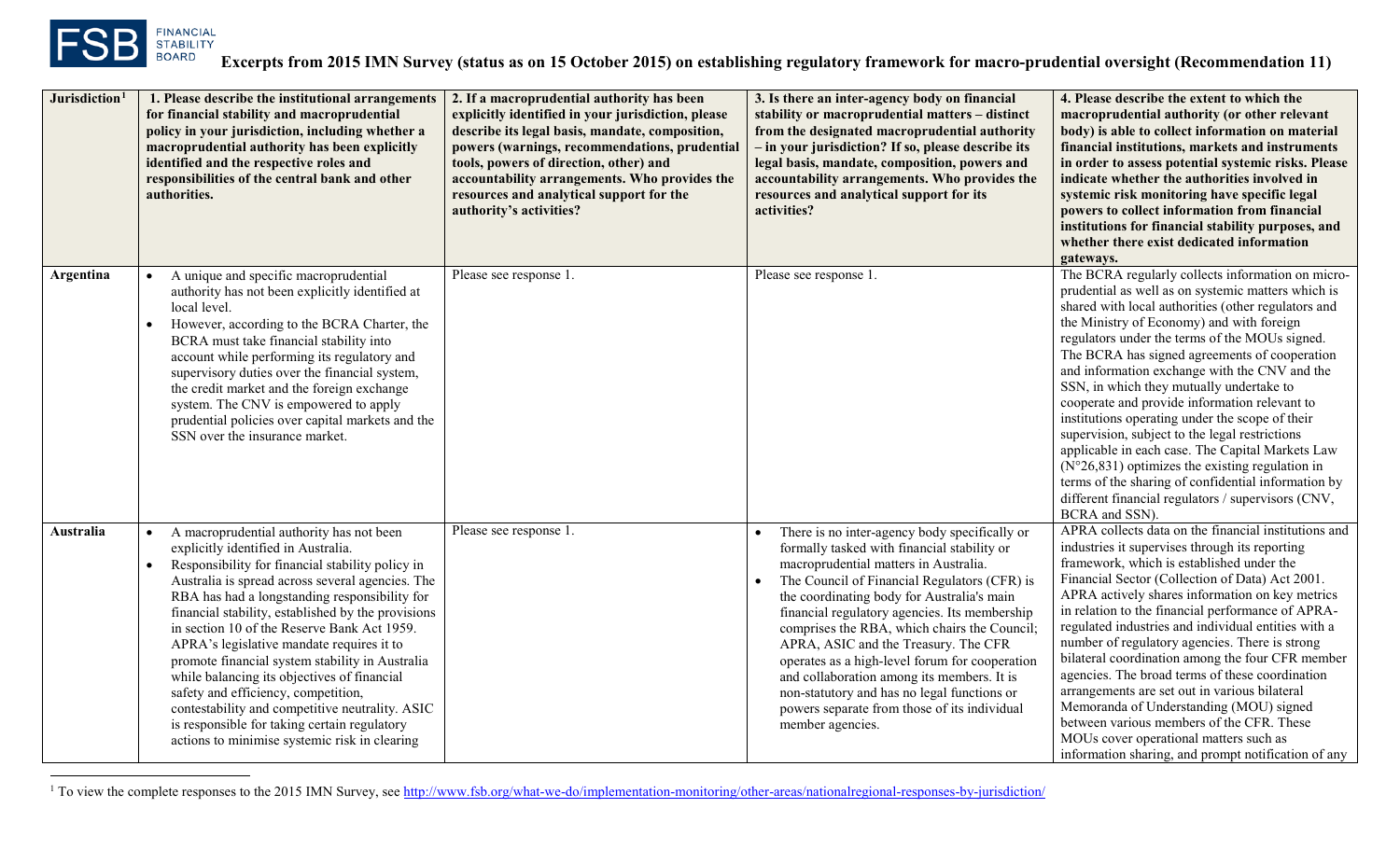| Jurisdiction <sup>1</sup> | 1. Please describe the institutional arrangements<br>for financial stability and macroprudential<br>policy in your jurisdiction, including whether a<br>macroprudential authority has been explicitly<br>identified and the respective roles and<br>responsibilities of the central bank and other<br>authorities.                                  | 2. If a macroprudential authority has been<br>explicitly identified in your jurisdiction, please<br>describe its legal basis, mandate, composition,<br>powers (warnings, recommendations, prudential<br>tools, powers of direction, other) and<br>accountability arrangements. Who provides the<br>resources and analytical support for the<br>authority's activities? | 3. Is there an inter-agency body on financial<br>stability or macroprudential matters - distinct<br>from the designated macroprudential authority<br>- in your jurisdiction? If so, please describe its<br>legal basis, mandate, composition, powers and<br>accountability arrangements. Who provides the<br>resources and analytical support for its<br>activities?                                                                                                                                                                                                                                                                                                                                                                                                                                                                                                                                                                                                                                                                                                                                                                                          | 4. Please describe the extent to which the<br>macroprudential authority (or other relevant<br>body) is able to collect information on material<br>financial institutions, markets and instruments<br>in order to assess potential systemic risks. Please<br>indicate whether the authorities involved in<br>systemic risk monitoring have specific legal<br>powers to collect information from financial<br>institutions for financial stability purposes, and<br>whether there exist dedicated information<br>gateways.                                                                                                                                                                                                                                                                                                                                                                                                                                                                                                                                                                                                                                                                                                         |
|---------------------------|-----------------------------------------------------------------------------------------------------------------------------------------------------------------------------------------------------------------------------------------------------------------------------------------------------------------------------------------------------|------------------------------------------------------------------------------------------------------------------------------------------------------------------------------------------------------------------------------------------------------------------------------------------------------------------------------------------------------------------------|---------------------------------------------------------------------------------------------------------------------------------------------------------------------------------------------------------------------------------------------------------------------------------------------------------------------------------------------------------------------------------------------------------------------------------------------------------------------------------------------------------------------------------------------------------------------------------------------------------------------------------------------------------------------------------------------------------------------------------------------------------------------------------------------------------------------------------------------------------------------------------------------------------------------------------------------------------------------------------------------------------------------------------------------------------------------------------------------------------------------------------------------------------------|----------------------------------------------------------------------------------------------------------------------------------------------------------------------------------------------------------------------------------------------------------------------------------------------------------------------------------------------------------------------------------------------------------------------------------------------------------------------------------------------------------------------------------------------------------------------------------------------------------------------------------------------------------------------------------------------------------------------------------------------------------------------------------------------------------------------------------------------------------------------------------------------------------------------------------------------------------------------------------------------------------------------------------------------------------------------------------------------------------------------------------------------------------------------------------------------------------------------------------|
|                           | and settlement systems, working with the RBA.<br>The Australian Treasury has responsibility for<br>advising the Government on financial stability<br>issues and on the legislative and regulatory<br>framework underpinning financial system<br>infrastructure.                                                                                     |                                                                                                                                                                                                                                                                                                                                                                        |                                                                                                                                                                                                                                                                                                                                                                                                                                                                                                                                                                                                                                                                                                                                                                                                                                                                                                                                                                                                                                                                                                                                                               | regulatory decisions likely to impact on the other<br>agency's area of responsibility.                                                                                                                                                                                                                                                                                                                                                                                                                                                                                                                                                                                                                                                                                                                                                                                                                                                                                                                                                                                                                                                                                                                                           |
| <b>Brazil</b>             | No authority has been given an explicit and<br>$\bullet$<br>exclusive macroprudential mandate in Brazil.<br>The institutional arrangement for financial<br>stability ascribes responsibilities in financial<br>stability coordination both to Comef, within<br>BCB, and Coremec, where coordination with<br>other financial regulators is obtained. | No authority has been given an explicit and<br>exclusive macroprudential mandate in Brazil.                                                                                                                                                                                                                                                                            | An inter-agency body, the Monetary National<br>$\bullet$<br>Council (CMN), is in place whose regulatory<br>powers include macroprudential matters.<br>CMN is composed of the Minister of Finance,<br>the Governor of BCB and the Planning and<br>Budget Minister. BCB acts as commissioner of<br>CMN, providing the material resources and<br>analytical support for its activities.<br>The legal basis of CMN is Law 4,595 of 1964,<br>which assigns the council ample regulatory<br>powers over financial matters.<br>BCB also acts as commissioner of another<br>inter-agency body, the Committee of<br>Regulation and Supervision of Financial<br>Markets, Securities, Insurance, and<br>Complementary Pension (Coremec), a<br>consultative forum established in 2006 and<br>composed of the governor and one of the<br>deputy governors of the BCB, the heads of the<br>Securities Commission (CVM) and of the<br>Insurance (Susep) and Complementary Pension<br>(Previc) authorities. Coremec does not issue<br>regulation and its mandate is limited to<br>coordinate policies and to share information<br>among financial regulators and supervisors. | In addition to supervising the banking sector, BCB<br>operates the Brazilian Payments System. Therefore,<br>it is in a privileged position to collect information<br>relevant to financial stability. Besides, Law 4,595<br>of 1964 and Complementary Law 105 of 2001<br>assign BCB the power to request any information<br>from financial institutions. As for market<br>information, virtually every financial instrument is<br>registered in Brazil, and BCB is able to access<br>transactional information for each and every bank<br>with a one day lag. Supervisory systems can also<br>monitor individual transactions and reconstruct<br>various bank positions such as liquidity and market<br>risk exposures, as well as information provided by<br>funds. For other types of risk, information is<br>collected in monthly basis. BCB has renewed an<br>agreement with the Securities Commission (CVM)<br>in 2014, allowing parties to share information,<br>including information under legal bank secrecy.<br>BCB also has access to all information registered in<br>trade repositories. Therefore, no gap has so far been<br>identified in the power of BCB to collect<br>information from financial institutions. |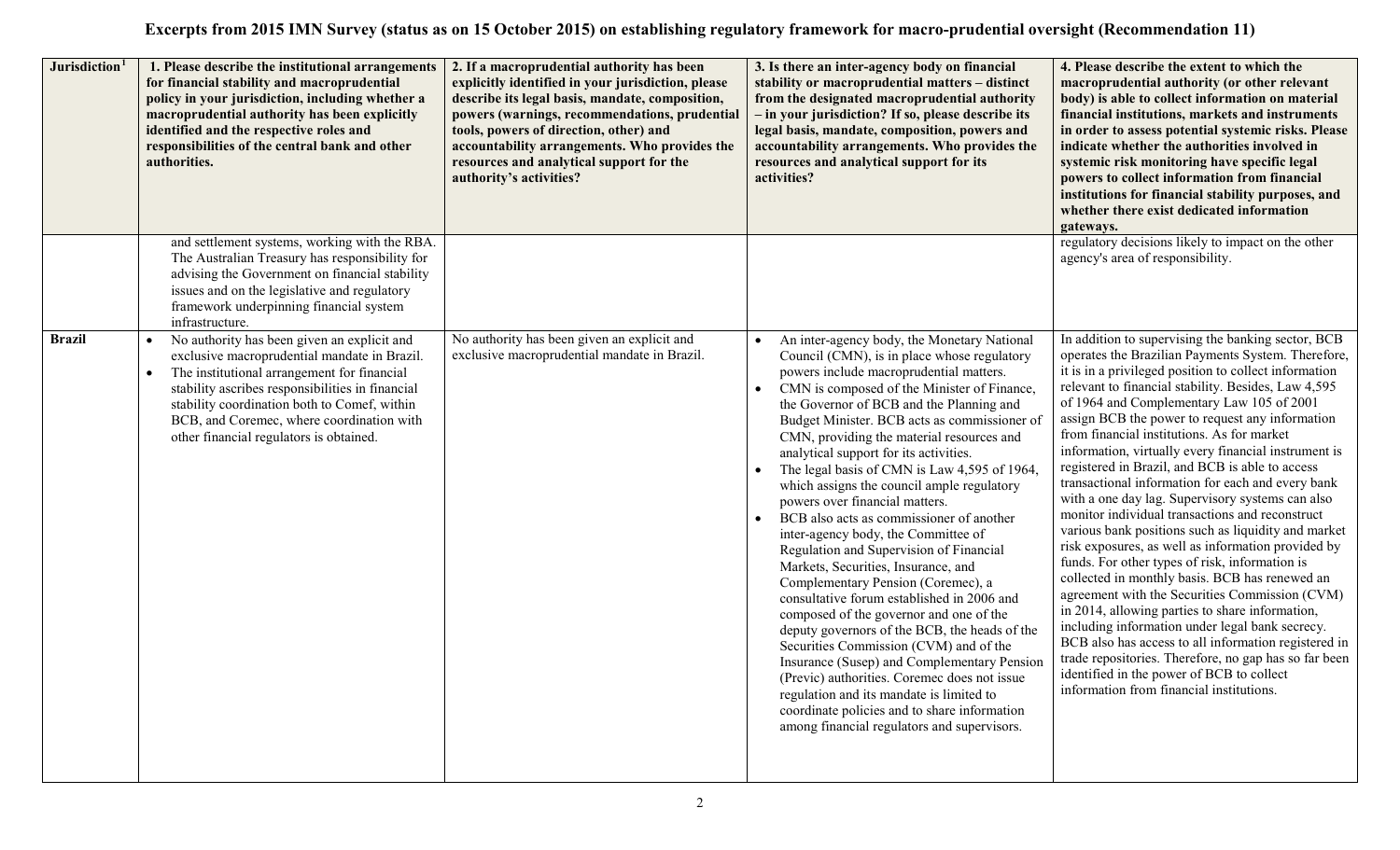| Jurisdiction <sup>1</sup> | 1. Please describe the institutional arrangements<br>for financial stability and macroprudential<br>policy in your jurisdiction, including whether a<br>macroprudential authority has been explicitly<br>identified and the respective roles and<br>responsibilities of the central bank and other<br>authorities. | 2. If a macroprudential authority has been<br>explicitly identified in your jurisdiction, please<br>describe its legal basis, mandate, composition,<br>powers (warnings, recommendations, prudential<br>tools, powers of direction, other) and<br>accountability arrangements. Who provides the<br>resources and analytical support for the<br>authority's activities? | 3. Is there an inter-agency body on financial<br>stability or macroprudential matters - distinct<br>from the designated macroprudential authority<br>- in your jurisdiction? If so, please describe its<br>legal basis, mandate, composition, powers and<br>accountability arrangements. Who provides the<br>resources and analytical support for its<br>activities? | 4. Please describe the extent to which the<br>macroprudential authority (or other relevant<br>body) is able to collect information on material<br>financial institutions, markets and instruments<br>in order to assess potential systemic risks. Please<br>indicate whether the authorities involved in<br>systemic risk monitoring have specific legal<br>powers to collect information from financial<br>institutions for financial stability purposes, and<br>whether there exist dedicated information<br>gateways.                                                                                                                                                                                                                                                                                                                                                                                                                                                                                                                                                                                                                                                                                                                                                                                                                                                                                                                                                                                                                                                                                                                                                                                                                                                                                                                                                           |
|---------------------------|--------------------------------------------------------------------------------------------------------------------------------------------------------------------------------------------------------------------------------------------------------------------------------------------------------------------|------------------------------------------------------------------------------------------------------------------------------------------------------------------------------------------------------------------------------------------------------------------------------------------------------------------------------------------------------------------------|----------------------------------------------------------------------------------------------------------------------------------------------------------------------------------------------------------------------------------------------------------------------------------------------------------------------------------------------------------------------|------------------------------------------------------------------------------------------------------------------------------------------------------------------------------------------------------------------------------------------------------------------------------------------------------------------------------------------------------------------------------------------------------------------------------------------------------------------------------------------------------------------------------------------------------------------------------------------------------------------------------------------------------------------------------------------------------------------------------------------------------------------------------------------------------------------------------------------------------------------------------------------------------------------------------------------------------------------------------------------------------------------------------------------------------------------------------------------------------------------------------------------------------------------------------------------------------------------------------------------------------------------------------------------------------------------------------------------------------------------------------------------------------------------------------------------------------------------------------------------------------------------------------------------------------------------------------------------------------------------------------------------------------------------------------------------------------------------------------------------------------------------------------------------------------------------------------------------------------------------------------------|
| Canada                    | No macroprudential authority has been explicitly<br>identified in Canada.                                                                                                                                                                                                                                          | Please see response 1.                                                                                                                                                                                                                                                                                                                                                 | Please see a short description of the content of the<br>legislation/regulation/guideline.                                                                                                                                                                                                                                                                            | While Canada does not have a macroprudential<br>authority, its comprehensive regulatory and<br>supervisory framework allows for coordinated<br>sharing of information and discussions on material<br>financial institutions, markets and instruments.<br>OSFI is able to collect any information from<br>financial institutions that it supervises (federally<br>regulated financial institutions) for the purposes of<br>achieving its supervisory objects, as outlined in the<br>OSFI Act, including to monitor and evaluate<br>system-wide or sectoral events or issues that may<br>have a negative impact on the financial condition of<br>financial institutions. http://laws-<br>lois.justice.gc.ca/PDF/O-2.7.pdf (See ss4(2)) Also,<br>under the OSFI Act, OSFI can share information<br>with any government agency or body that regulates<br>or supervises financial institutions, for the purposes<br>related to that regulation or supervision, if the<br>Superintendent is satisfied that the information will<br>be treated confidentially. (See ss22(2)) OSFI<br>currently has a number of bilateral MOU for<br>information sharing with a number of international<br>supervisors. Under the Payments Clearing and<br>Settlement Act (PCSA), the Bank of Canada has<br>the authority to receive any information related to a<br>system that has been designated by the Governor as<br>posing systemic or payments system risk. For other<br>systems, the PCSA also provides the Bank with the<br>authority to receive the information needed to<br>determine if the system is eligible for designation<br>and whether it has the potential to pose systemic<br>risk or payments system risk. Where a system is<br>operated outside of Canada, the PCSA gives the<br>Bank the power to receive information about the<br>system from the Canadian participants. Through |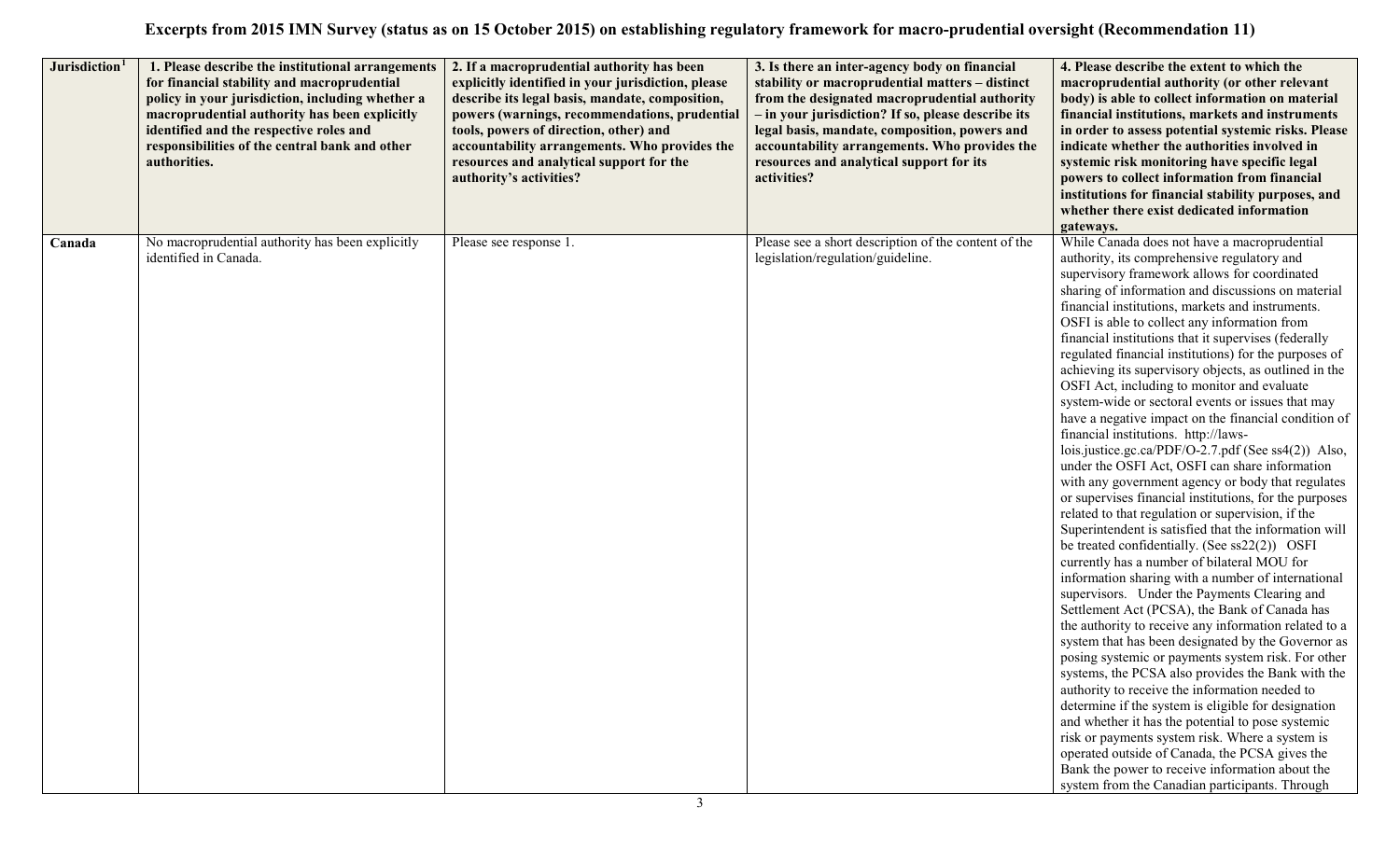| Jurisdiction <sup>1</sup> | 1. Please describe the institutional arrangements<br>for financial stability and macroprudential<br>policy in your jurisdiction, including whether a<br>macroprudential authority has been explicitly<br>identified and the respective roles and<br>responsibilities of the central bank and other<br>authorities.                                                                                                                                                                                                                                                    | 2. If a macroprudential authority has been<br>explicitly identified in your jurisdiction, please<br>describe its legal basis, mandate, composition,<br>powers (warnings, recommendations, prudential<br>tools, powers of direction, other) and<br>accountability arrangements. Who provides the<br>resources and analytical support for the<br>authority's activities? | 3. Is there an inter-agency body on financial<br>stability or macroprudential matters - distinct<br>from the designated macroprudential authority<br>- in your jurisdiction? If so, please describe its<br>legal basis, mandate, composition, powers and<br>accountability arrangements. Who provides the<br>resources and analytical support for its<br>activities? | 4. Please describe the extent to which the<br>macroprudential authority (or other relevant<br>body) is able to collect information on material<br>financial institutions, markets and instruments<br>in order to assess potential systemic risks. Please<br>indicate whether the authorities involved in<br>systemic risk monitoring have specific legal<br>powers to collect information from financial<br>institutions for financial stability purposes, and<br>whether there exist dedicated information<br>gateways.                                                                                                                                                                                                                                                                                                                                                                                                                                                                                                                                                                                                                                                                                                                                           |
|---------------------------|-----------------------------------------------------------------------------------------------------------------------------------------------------------------------------------------------------------------------------------------------------------------------------------------------------------------------------------------------------------------------------------------------------------------------------------------------------------------------------------------------------------------------------------------------------------------------|------------------------------------------------------------------------------------------------------------------------------------------------------------------------------------------------------------------------------------------------------------------------------------------------------------------------------------------------------------------------|----------------------------------------------------------------------------------------------------------------------------------------------------------------------------------------------------------------------------------------------------------------------------------------------------------------------------------------------------------------------|--------------------------------------------------------------------------------------------------------------------------------------------------------------------------------------------------------------------------------------------------------------------------------------------------------------------------------------------------------------------------------------------------------------------------------------------------------------------------------------------------------------------------------------------------------------------------------------------------------------------------------------------------------------------------------------------------------------------------------------------------------------------------------------------------------------------------------------------------------------------------------------------------------------------------------------------------------------------------------------------------------------------------------------------------------------------------------------------------------------------------------------------------------------------------------------------------------------------------------------------------------------------|
|                           |                                                                                                                                                                                                                                                                                                                                                                                                                                                                                                                                                                       |                                                                                                                                                                                                                                                                                                                                                                        |                                                                                                                                                                                                                                                                                                                                                                      | these avenues, the Bank receives information about<br>financial institution's participation in (designated)<br>Financial Market Infrastructure. The Bank has<br>entered into MOUs with the operators of designated<br>systems, which includes expectations with regards<br>to information to be provided to the Bank. There<br>are a number of other gateways through which the<br>Bank of Canada receives information from<br>financial institutions for the purposes of systemic<br>risk monitoring and assessment. For federally-<br>regulated financial institutions, the Bank is part of<br>the Financial Institution Committee (FIC) which<br>designs and enhances regulatory returns – this<br>allows the Bank to influence the collection of data<br>from FRFIs to obtain data used for financial<br>stability assessment. For some other regulated FIs<br>and certain markets and instruments, the Bank<br>engages with provincial authorities to collect<br>information relevant to its assessment of financial<br>stability. In addition, subsection 15.3 of the<br>Protection of Residential Mortgage or Hypothecary<br>Insurance Act allows the Department of Finance<br>and OSFI to collect data and share this data with<br>the other SAC agencies. |
| China                     | The PBC is responsible for formulating and<br>implementing monetary policies, guarding against<br>and eliminating financial risks, and maintaining<br>financial stability (Article 2 of the PBC law). At the<br>same time, In order to strengthen financial<br>regulatory coordination, the Joint Ministerial<br>Conference on Financial Regulatory Coordination<br>which led by PBC and composed of CBRC, CSRC<br>and SAFE has been established in 2013. The PRB is<br>the designated macroprudential authority under the<br>CBRC to address macroprudential issues. | The PRB is authorized and designated by the<br>CBRC with a variety of corrective and sanctioning<br>powers including but not limited to warnings,<br>recommendations, prudential tools, powers of<br>direction etc. The PRB is an internal bureau under<br>the CBRC so the CBRC provides the resources and<br>analytical support for the PRB.                          | Yes. There is state council level mechanism on<br>financial stability and macroprudential matters.                                                                                                                                                                                                                                                                   | The PRB has adequate resources to collect<br>information on material financial institutions,<br>markets and instruments in order to assess potential<br>systemic risks. The PRB has specific legal powers<br>to collect information from financial institutions<br>(whether regulated or not) for financial stability<br>purpose. There are dedicated information gateways<br>such as formal and informal mechanism to share<br>information in a timely basis and in an effective<br>way.                                                                                                                                                                                                                                                                                                                                                                                                                                                                                                                                                                                                                                                                                                                                                                          |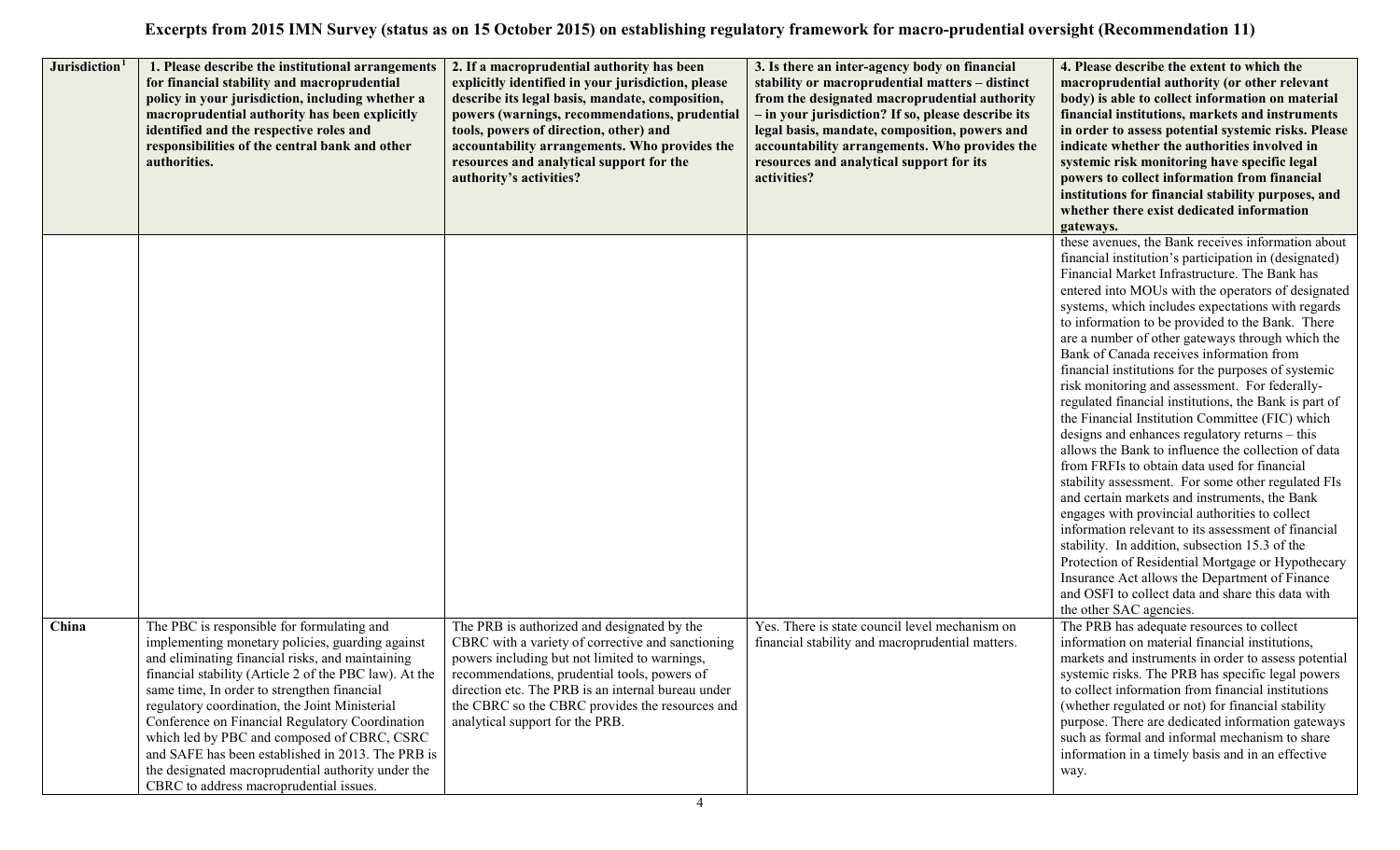| Jurisdiction <sup>1</sup> | 1. Please describe the institutional arrangements<br>for financial stability and macroprudential<br>policy in your jurisdiction, including whether a<br>macroprudential authority has been explicitly<br>identified and the respective roles and<br>responsibilities of the central bank and other<br>authorities.                                                                                                                                                                                                                                                                                                          | 2. If a macroprudential authority has been<br>explicitly identified in your jurisdiction, please<br>describe its legal basis, mandate, composition,<br>powers (warnings, recommendations, prudential<br>tools, powers of direction, other) and<br>accountability arrangements. Who provides the<br>resources and analytical support for the<br>authority's activities?                                                                                                                                                                                                                                                                                                                                                                                                                                                                                                                                                                                                                                                                                                                                                                                                                                                                                                                                                                                                                                                                                                                                                                                                                                                                                                                                                                                                                                                                   | 3. Is there an inter-agency body on financial<br>stability or macroprudential matters - distinct<br>from the designated macroprudential authority<br>- in your jurisdiction? If so, please describe its<br>legal basis, mandate, composition, powers and<br>accountability arrangements. Who provides the<br>resources and analytical support for its<br>activities? | 4. Please describe the extent to which the<br>macroprudential authority (or other relevant<br>body) is able to collect information on material<br>financial institutions, markets and instruments<br>in order to assess potential systemic risks. Please<br>indicate whether the authorities involved in<br>systemic risk monitoring have specific legal<br>powers to collect information from financial<br>institutions for financial stability purposes, and<br>whether there exist dedicated information<br>gateways. |
|---------------------------|-----------------------------------------------------------------------------------------------------------------------------------------------------------------------------------------------------------------------------------------------------------------------------------------------------------------------------------------------------------------------------------------------------------------------------------------------------------------------------------------------------------------------------------------------------------------------------------------------------------------------------|------------------------------------------------------------------------------------------------------------------------------------------------------------------------------------------------------------------------------------------------------------------------------------------------------------------------------------------------------------------------------------------------------------------------------------------------------------------------------------------------------------------------------------------------------------------------------------------------------------------------------------------------------------------------------------------------------------------------------------------------------------------------------------------------------------------------------------------------------------------------------------------------------------------------------------------------------------------------------------------------------------------------------------------------------------------------------------------------------------------------------------------------------------------------------------------------------------------------------------------------------------------------------------------------------------------------------------------------------------------------------------------------------------------------------------------------------------------------------------------------------------------------------------------------------------------------------------------------------------------------------------------------------------------------------------------------------------------------------------------------------------------------------------------------------------------------------------------|----------------------------------------------------------------------------------------------------------------------------------------------------------------------------------------------------------------------------------------------------------------------------------------------------------------------------------------------------------------------|--------------------------------------------------------------------------------------------------------------------------------------------------------------------------------------------------------------------------------------------------------------------------------------------------------------------------------------------------------------------------------------------------------------------------------------------------------------------------------------------------------------------------|
| France                    | Building on the existing coordination council<br>(COREFRIS - Conseil de régulation financière et<br>du risque systémique), the Haut Conseil de stabilité<br>financière (HCSF - High Council for Financial<br>Stability) was set up in 2013 by the French law on<br>separation and regulation of banking activities and<br>given a complete range of powers; It is formally the<br>French macroprudential authority and the<br>designated authority in the sense of the CRD4-CRR<br>EU legislation. The HCSF sets the macroprudential<br>policy in France and is in charge of overseeing the<br>financial system as a whole. | The council, chaired by the Ministry of Finance,<br>also comprises the Governor of the Banque de<br>France (BdF) which is also the Chair of the<br>Autorité de Contrôle Prudentiel et de Résolution<br>(ACPR, the banking and insurance supervisor and<br>resolution authority), the Vice-Chair of the ACPR<br>which has a dedicated focus on insurance, the<br>Chair of the Autorité des Marchés Financiers<br>(AMF, the securities regulator), the Chair of the<br>Autorité des Normes Comptables (ANC, the<br>accounting standards authority), as well as three<br>qualified experts, appointed respectively by the<br>chairs of both legislative assemblies and the<br>Minister of Finance for a five-year term. The<br>HCSF sets the macroprudential policy in France<br>and is in charge of overseeing the financial system<br>as a whole. More precisely, it has been entrusted<br>with a wide range of tasks and binding powers of<br>intervention : - ensuring smooth information<br>exchange and cooperation between authorities<br>implied in the supervision and regulation of the<br>financial sector, which improves the collective<br>efficiency in preserving financial stability; -<br>identifying and assessing systemic risks with due<br>regard to the recommendations and advice of the<br>competent European institutions; - issuing any<br>advice or recommendation to prevent systemic<br>risk; - providing analysis of the financial sector<br>and financial markets, and evaluating the systemic<br>risk they incorporate; - upon a proposal from the<br>BdF Governor, imposing stricter capital<br>requirements on investment firms and credit<br>institutions to prevent excessive credit growth or<br>reduce risks of financial system destabilization; -<br>upon a proposal from the BdF Governor, setting | No.                                                                                                                                                                                                                                                                                                                                                                  | The HCSF has the power to access the information<br>it requires to ensure proper oversight of systemic<br>risk. Indeed, the HCSF can receive information<br>from the ACPR (the banking and insurance<br>supervisor and resolution authority), and the AMF<br>(the securities regulator), even if they are covered<br>by professional secret. Moreover, the HCSF can<br>audition representatives of financial institutions.                                                                                               |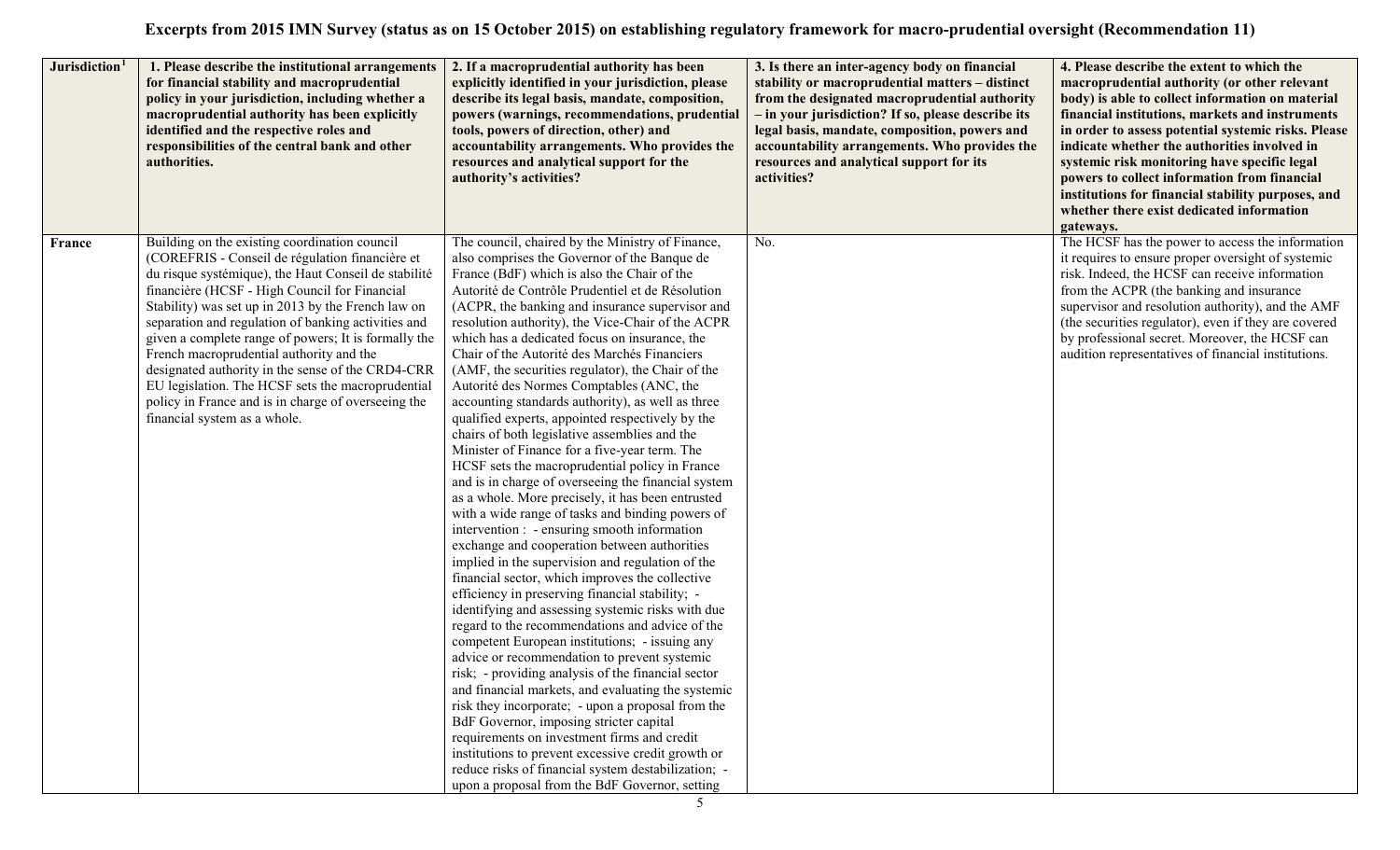| Jurisdiction <sup>1</sup> | 1. Please describe the institutional arrangements<br>for financial stability and macroprudential<br>policy in your jurisdiction, including whether a<br>macroprudential authority has been explicitly<br>identified and the respective roles and<br>responsibilities of the central bank and other<br>authorities. | 2. If a macroprudential authority has been<br>explicitly identified in your jurisdiction, please<br>describe its legal basis, mandate, composition,<br>powers (warnings, recommendations, prudential<br>tools, powers of direction, other) and<br>accountability arrangements. Who provides the<br>resources and analytical support for the<br>authority's activities? | 3. Is there an inter-agency body on financial<br>stability or macroprudential matters - distinct<br>from the designated macroprudential authority<br>- in your jurisdiction? If so, please describe its<br>legal basis, mandate, composition, powers and<br>accountability arrangements. Who provides the<br>resources and analytical support for its<br>activities? | 4. Please describe the extent to which the<br>macroprudential authority (or other relevant<br>body) is able to collect information on material<br>financial institutions, markets and instruments<br>in order to assess potential systemic risks. Please<br>indicate whether the authorities involved in<br>systemic risk monitoring have specific legal<br>powers to collect information from financial<br>institutions for financial stability purposes, and<br>whether there exist dedicated information<br>gateways. |
|---------------------------|--------------------------------------------------------------------------------------------------------------------------------------------------------------------------------------------------------------------------------------------------------------------------------------------------------------------|------------------------------------------------------------------------------------------------------------------------------------------------------------------------------------------------------------------------------------------------------------------------------------------------------------------------------------------------------------------------|----------------------------------------------------------------------------------------------------------------------------------------------------------------------------------------------------------------------------------------------------------------------------------------------------------------------------------------------------------------------|--------------------------------------------------------------------------------------------------------------------------------------------------------------------------------------------------------------------------------------------------------------------------------------------------------------------------------------------------------------------------------------------------------------------------------------------------------------------------------------------------------------------------|
|                           |                                                                                                                                                                                                                                                                                                                    | credit institutions' credit standards to prevent, in                                                                                                                                                                                                                                                                                                                   |                                                                                                                                                                                                                                                                                                                                                                      |                                                                                                                                                                                                                                                                                                                                                                                                                                                                                                                          |
|                           |                                                                                                                                                                                                                                                                                                                    | particular, undue increases in asset prices and                                                                                                                                                                                                                                                                                                                        |                                                                                                                                                                                                                                                                                                                                                                      |                                                                                                                                                                                                                                                                                                                                                                                                                                                                                                                          |
|                           |                                                                                                                                                                                                                                                                                                                    | excessive private debt levels; - facilitating the                                                                                                                                                                                                                                                                                                                      |                                                                                                                                                                                                                                                                                                                                                                      |                                                                                                                                                                                                                                                                                                                                                                                                                                                                                                                          |
|                           |                                                                                                                                                                                                                                                                                                                    | cooperation of member authorities as regards the                                                                                                                                                                                                                                                                                                                       |                                                                                                                                                                                                                                                                                                                                                                      |                                                                                                                                                                                                                                                                                                                                                                                                                                                                                                                          |
|                           |                                                                                                                                                                                                                                                                                                                    | preparation of European and international financial                                                                                                                                                                                                                                                                                                                    |                                                                                                                                                                                                                                                                                                                                                                      |                                                                                                                                                                                                                                                                                                                                                                                                                                                                                                                          |
|                           |                                                                                                                                                                                                                                                                                                                    | regulations and issuing advice in that respect. The                                                                                                                                                                                                                                                                                                                    |                                                                                                                                                                                                                                                                                                                                                                      |                                                                                                                                                                                                                                                                                                                                                                                                                                                                                                                          |
|                           |                                                                                                                                                                                                                                                                                                                    | Directorate General of the Treasury and the French                                                                                                                                                                                                                                                                                                                     |                                                                                                                                                                                                                                                                                                                                                                      |                                                                                                                                                                                                                                                                                                                                                                                                                                                                                                                          |
|                           |                                                                                                                                                                                                                                                                                                                    | Central Bank ensure the secretariat of the Council                                                                                                                                                                                                                                                                                                                     |                                                                                                                                                                                                                                                                                                                                                                      |                                                                                                                                                                                                                                                                                                                                                                                                                                                                                                                          |
|                           |                                                                                                                                                                                                                                                                                                                    | and provide analytical support for the Council's                                                                                                                                                                                                                                                                                                                       |                                                                                                                                                                                                                                                                                                                                                                      |                                                                                                                                                                                                                                                                                                                                                                                                                                                                                                                          |
|                           |                                                                                                                                                                                                                                                                                                                    | activities.                                                                                                                                                                                                                                                                                                                                                            |                                                                                                                                                                                                                                                                                                                                                                      |                                                                                                                                                                                                                                                                                                                                                                                                                                                                                                                          |
| Germany                   | Extracts from Financial Stability Act (FinStabG)                                                                                                                                                                                                                                                                   | Extracts from Financial Stability Act (FinStabG)                                                                                                                                                                                                                                                                                                                       |                                                                                                                                                                                                                                                                                                                                                                      | Extracts from Financial Stability Act (FinStabG)                                                                                                                                                                                                                                                                                                                                                                                                                                                                         |
|                           | (1) The Deutsche Bundesbank shall contribute to                                                                                                                                                                                                                                                                    | The Deutsche Bundesbank shall contribute to                                                                                                                                                                                                                                                                                                                            |                                                                                                                                                                                                                                                                                                                                                                      |                                                                                                                                                                                                                                                                                                                                                                                                                                                                                                                          |
|                           |                                                                                                                                                                                                                                                                                                                    |                                                                                                                                                                                                                                                                                                                                                                        |                                                                                                                                                                                                                                                                                                                                                                      | Reporting requirements; power to issue statutory<br>orders (1) Financial corporations within the                                                                                                                                                                                                                                                                                                                                                                                                                         |
|                           | safeguarding the stability of the financial system<br>(financial stability) in Germany.                                                                                                                                                                                                                            | safeguarding the stability of the financial system<br>(financial stability) in Germany, in particular by a.)                                                                                                                                                                                                                                                           |                                                                                                                                                                                                                                                                                                                                                                      | meaning of Annex A chapter 2 paragraphs 2.32 to                                                                                                                                                                                                                                                                                                                                                                                                                                                                          |
|                           | The Financial Stability Committee (FSC) shall be                                                                                                                                                                                                                                                                   | analysing factors that are key to financial stability                                                                                                                                                                                                                                                                                                                  |                                                                                                                                                                                                                                                                                                                                                                      | 2.67 of Council Regulation (EC) No 2223/96 of 25                                                                                                                                                                                                                                                                                                                                                                                                                                                                         |
|                           | set up at the Federal Ministry of Finance                                                                                                                                                                                                                                                                          | and identifying risks which may impair financial                                                                                                                                                                                                                                                                                                                       |                                                                                                                                                                                                                                                                                                                                                                      | June 1996 on the European system of national and                                                                                                                                                                                                                                                                                                                                                                                                                                                                         |
|                           | (Bundesministerium der Finanzen) in order to                                                                                                                                                                                                                                                                       | stability b.) preparing a report once a year on the                                                                                                                                                                                                                                                                                                                    |                                                                                                                                                                                                                                                                                                                                                                      | regional accounts in the Community (OJ L 310/1 of                                                                                                                                                                                                                                                                                                                                                                                                                                                                        |
|                           | strengthen cooperation in the area of financial                                                                                                                                                                                                                                                                    | situation and developments in financial stability,                                                                                                                                                                                                                                                                                                                     |                                                                                                                                                                                                                                                                                                                                                                      | 30 November 1996) domiciled in Germany shall,                                                                                                                                                                                                                                                                                                                                                                                                                                                                            |
|                           | stability.                                                                                                                                                                                                                                                                                                         | and making this report available to the Financial                                                                                                                                                                                                                                                                                                                      |                                                                                                                                                                                                                                                                                                                                                                      | upon request, provide the Deutsche Bundesbank                                                                                                                                                                                                                                                                                                                                                                                                                                                                            |
|                           | The FSC shall consist of (1) three representatives                                                                                                                                                                                                                                                                 | Stability Committee (Ausschuss für                                                                                                                                                                                                                                                                                                                                     |                                                                                                                                                                                                                                                                                                                                                                      | with the economic and trade data which it needs to                                                                                                                                                                                                                                                                                                                                                                                                                                                                       |
|                           | of the Federal Ministry of Finance, one of whom                                                                                                                                                                                                                                                                    | Finanzstabilität c.) making proposals to the                                                                                                                                                                                                                                                                                                                           |                                                                                                                                                                                                                                                                                                                                                                      | perform its functions specified in this Act.                                                                                                                                                                                                                                                                                                                                                                                                                                                                             |
|                           | shall be delegated as the chair and one as the deputy                                                                                                                                                                                                                                                              | Financial Stability Committee regarding the issuing                                                                                                                                                                                                                                                                                                                    |                                                                                                                                                                                                                                                                                                                                                                      | Economic and trade data within the meaning of                                                                                                                                                                                                                                                                                                                                                                                                                                                                            |
|                           | chair of the Committee, (2) three representatives of                                                                                                                                                                                                                                                               | of warnings pursuant to section 3 (1) and                                                                                                                                                                                                                                                                                                                              |                                                                                                                                                                                                                                                                                                                                                                      | sentence 1 shall mean all data which enable a                                                                                                                                                                                                                                                                                                                                                                                                                                                                            |
|                           | the Deutsche Bundesbank, and (3) three                                                                                                                                                                                                                                                                             | recommendations pursuant to section 3 (2), and d.)                                                                                                                                                                                                                                                                                                                     |                                                                                                                                                                                                                                                                                                                                                                      | deeper insight into the situation regarding and                                                                                                                                                                                                                                                                                                                                                                                                                                                                          |
|                           | representatives of the Federal Financial Supervisory                                                                                                                                                                                                                                                               | evaluating the implementation measures pursuant                                                                                                                                                                                                                                                                                                                        |                                                                                                                                                                                                                                                                                                                                                                      | developments in the economic circumstances of                                                                                                                                                                                                                                                                                                                                                                                                                                                                            |
|                           | Authority (Bundesanstalt für Finanzdienst-                                                                                                                                                                                                                                                                         | to section $3(4)$ sentence 2 and informing the                                                                                                                                                                                                                                                                                                                         |                                                                                                                                                                                                                                                                                                                                                                      | financial corporations as well as their trading                                                                                                                                                                                                                                                                                                                                                                                                                                                                          |
|                           | leistungsaufsicht, hereinafter referred to as BaFin).                                                                                                                                                                                                                                                              | Financial Stability Committee of its assessment.                                                                                                                                                                                                                                                                                                                       |                                                                                                                                                                                                                                                                                                                                                                      | activities. Such data shall include, in particular,                                                                                                                                                                                                                                                                                                                                                                                                                                                                      |
|                           | The FSC meets on a quarterly basis and is chaired                                                                                                                                                                                                                                                                  | Section 3 (FSC) Warnings and recommendations                                                                                                                                                                                                                                                                                                                           |                                                                                                                                                                                                                                                                                                                                                                      | balance sheet figures, information about off-                                                                                                                                                                                                                                                                                                                                                                                                                                                                            |
|                           | by the MOF. Meetings frequently start with a                                                                                                                                                                                                                                                                       | a.) In warnings to a specific addressee, the                                                                                                                                                                                                                                                                                                                           |                                                                                                                                                                                                                                                                                                                                                                      | balance-sheet business activities at both single                                                                                                                                                                                                                                                                                                                                                                                                                                                                         |
|                           | general discussion of financial market                                                                                                                                                                                                                                                                             | Financial Stability Committee may draw attention                                                                                                                                                                                                                                                                                                                       |                                                                                                                                                                                                                                                                                                                                                                      | entity and group level, information about the group                                                                                                                                                                                                                                                                                                                                                                                                                                                                      |
|                           | developments relevant for current and potential                                                                                                                                                                                                                                                                    | to risks which might impair financial stability.                                                                                                                                                                                                                                                                                                                       |                                                                                                                                                                                                                                                                                                                                                                      | structure and structural data, information about                                                                                                                                                                                                                                                                                                                                                                                                                                                                         |
|                           | risks to financial stability. Thereafter, members                                                                                                                                                                                                                                                                  | Detailed reasons shall be given for the warnings.                                                                                                                                                                                                                                                                                                                      |                                                                                                                                                                                                                                                                                                                                                                      | bilateral interconnectedness and risk management,                                                                                                                                                                                                                                                                                                                                                                                                                                                                        |
|                           | discuss specific risks in greater detail and debate on                                                                                                                                                                                                                                                             | b.) In recommendations to a specific addressee, the                                                                                                                                                                                                                                                                                                                    |                                                                                                                                                                                                                                                                                                                                                                      | and solvency and liquidity figures. Such data may                                                                                                                                                                                                                                                                                                                                                                                                                                                                        |
|                           | ways to deal with these risks. A further regular                                                                                                                                                                                                                                                                   | Financial Stability Committee may identify the                                                                                                                                                                                                                                                                                                                         |                                                                                                                                                                                                                                                                                                                                                                      | also include personal data insofar as these are                                                                                                                                                                                                                                                                                                                                                                                                                                                                          |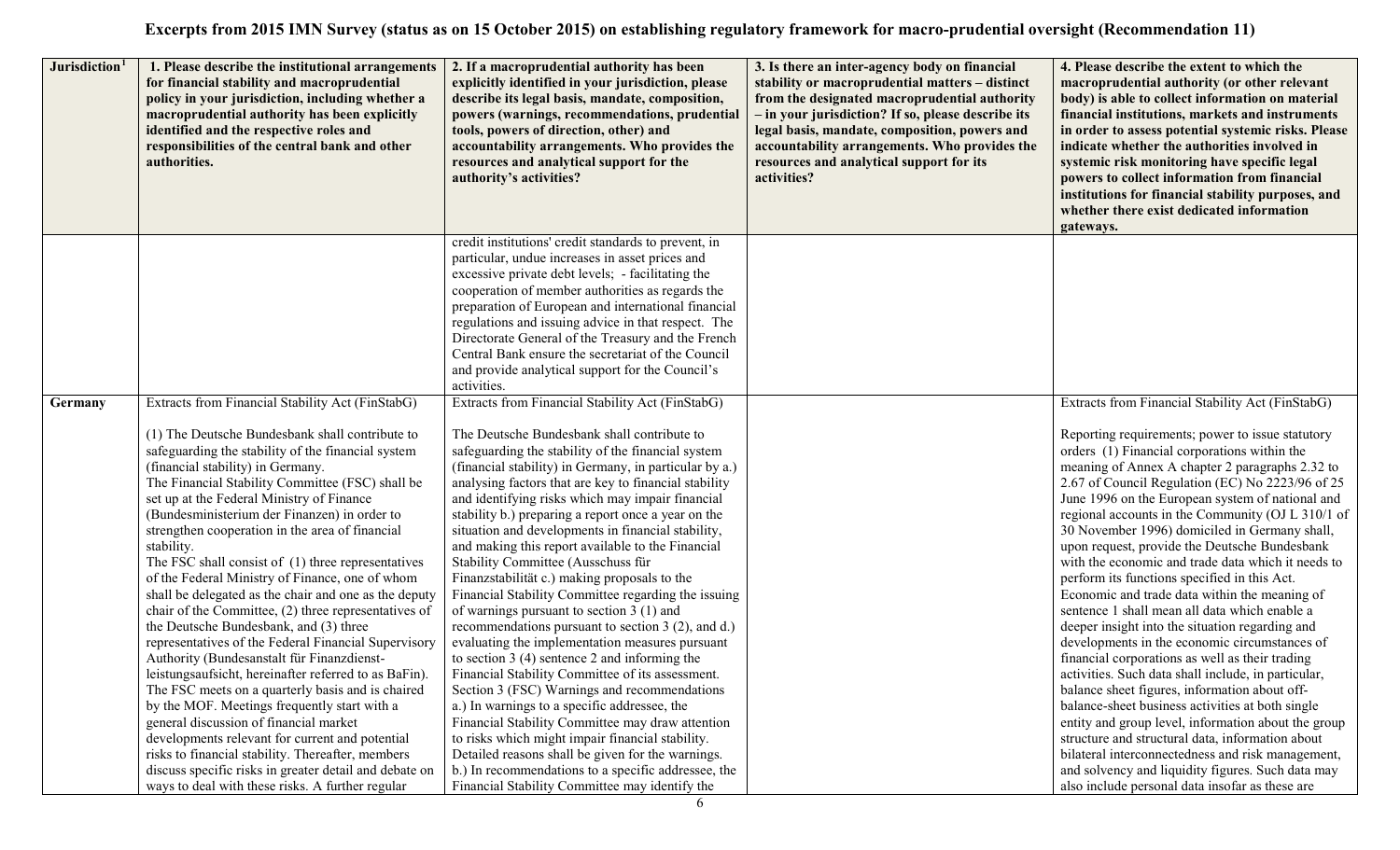| Jurisdiction <sup>1</sup>      | 1. Please describe the institutional arrangements<br>for financial stability and macroprudential<br>policy in your jurisdiction, including whether a<br>macroprudential authority has been explicitly<br>identified and the respective roles and<br>responsibilities of the central bank and other<br>authorities.                                                                                                                                                                                                                                                                                                                                                                                                                                                                                                                                                                                                                                                                                                                                                                                                           | 2. If a macroprudential authority has been<br>explicitly identified in your jurisdiction, please<br>describe its legal basis, mandate, composition,<br>powers (warnings, recommendations, prudential<br>tools, powers of direction, other) and<br>accountability arrangements. Who provides the<br>resources and analytical support for the<br>authority's activities?                                                                                                                                                                                                                                                                                                                         | 3. Is there an inter-agency body on financial<br>stability or macroprudential matters - distinct<br>from the designated macroprudential authority<br>- in your jurisdiction? If so, please describe its<br>legal basis, mandate, composition, powers and<br>accountability arrangements. Who provides the<br>resources and analytical support for its<br>activities? | 4. Please describe the extent to which the<br>macroprudential authority (or other relevant<br>body) is able to collect information on material<br>financial institutions, markets and instruments<br>in order to assess potential systemic risks. Please<br>indicate whether the authorities involved in<br>systemic risk monitoring have specific legal<br>powers to collect information from financial<br>institutions for financial stability purposes, and<br>whether there exist dedicated information<br>gateways. |
|--------------------------------|------------------------------------------------------------------------------------------------------------------------------------------------------------------------------------------------------------------------------------------------------------------------------------------------------------------------------------------------------------------------------------------------------------------------------------------------------------------------------------------------------------------------------------------------------------------------------------------------------------------------------------------------------------------------------------------------------------------------------------------------------------------------------------------------------------------------------------------------------------------------------------------------------------------------------------------------------------------------------------------------------------------------------------------------------------------------------------------------------------------------------|------------------------------------------------------------------------------------------------------------------------------------------------------------------------------------------------------------------------------------------------------------------------------------------------------------------------------------------------------------------------------------------------------------------------------------------------------------------------------------------------------------------------------------------------------------------------------------------------------------------------------------------------------------------------------------------------|----------------------------------------------------------------------------------------------------------------------------------------------------------------------------------------------------------------------------------------------------------------------------------------------------------------------------------------------------------------------|--------------------------------------------------------------------------------------------------------------------------------------------------------------------------------------------------------------------------------------------------------------------------------------------------------------------------------------------------------------------------------------------------------------------------------------------------------------------------------------------------------------------------|
|                                | agenda item is a discussion on the latest<br>developments at the ESRB and other international<br>fora. The FSC files an annual report to the Lower<br>House of the German Parliament (Deutscher<br>Bundestag) (typically in June for the period April to<br>March), which is prepared by the Bundesbank. The<br>first report provided details of the Committee's<br>macroprudential strategy. The FSC can also publish<br>press releases.                                                                                                                                                                                                                                                                                                                                                                                                                                                                                                                                                                                                                                                                                    | measures that it considers to be suitable and<br>necessary for the addressee to implement in order<br>to avert risks to financial stability. BaFin is the<br>"designated authority" in the CRD4/CRR context.<br>The FSC can direct recommendations at BaFin<br>regarding the use of macroprudential tools. The<br>BaFin is responsible for implementing and<br>applying macroprudential tools. The FSC is the<br>forum to discuss and decide about issuing warnings<br>and recommendations to domestic public entities.<br>Recommendations may initiate the application of<br>regulatory tools like macro-prudential capital<br>buffers. The FSC is expected to take decisions<br>unanimously. |                                                                                                                                                                                                                                                                                                                                                                      | needed imperatively for the performance of the<br>functions specified in this Act. The Deutsche<br>Bundesbank shall request the data only insofar as it<br>is unable to obtain them through the exchange of<br>information with other authorities. The request<br>must be made in writing and shall state the legal<br>basis, the data to be transmitted and the purpose of<br>collecting the data, as well as an appropriate<br>deadline for the transmission thereof.                                                  |
| <b>Hong Kong</b><br><b>SAR</b> | There are well-established cross-sector platforms<br>such as the Council of Financial Regulators and<br>Financial Stability Committee to facilitate effective<br>exchanges amongst regulators and the<br>Administration for the purposes of, inter alia, the<br>maintenance of financial stability in Hong Kong.<br>For the HKMA, maintaining the stability and the<br>integrity of the monetary and financial systems of<br>Hong Kong is one of the main responsibilities of<br>the authority. A Macro Surveillance Committee<br>(MSC), consisting of the Chief Executive and other<br>senior executives of the HKMA, was set up within<br>the HKMA to facilitate regular monitoring of risks<br>and vulnerabilities to the monetary and financial<br>systems in Hong Kong. Financial Stability<br>Surveillance Division was also established to<br>strengthen the HKMA's surveillance capability for<br>financial stability issues. The HKMA publishes a<br>half-yearly monetary and financial stability report<br>which provides in-depth analyses on recent external<br>and domestic economic and financial developments | Not applicable, as no macroprudential authority is<br>explicitly identified in Hong Kong.                                                                                                                                                                                                                                                                                                                                                                                                                                                                                                                                                                                                      | Not applicable, as no macroprudential authority is<br>explicitly identified in Hong Kong.                                                                                                                                                                                                                                                                            | The HKMA, SFC and IA have powers under the<br>Banking Ordinance, Securities and Futures<br>Ordinance and Insurance Companies Ordinance<br>respectively to require institutions under their<br>supervision to provide information, on regular or ad<br>hoc basis. The HKMA participates in the FSB's<br>SCAV which assesses and monitors vulnerabilities<br>in the financial system. Discussions at the SCAV<br>facilitate information exchange on systemic risks at<br>the international level.                          |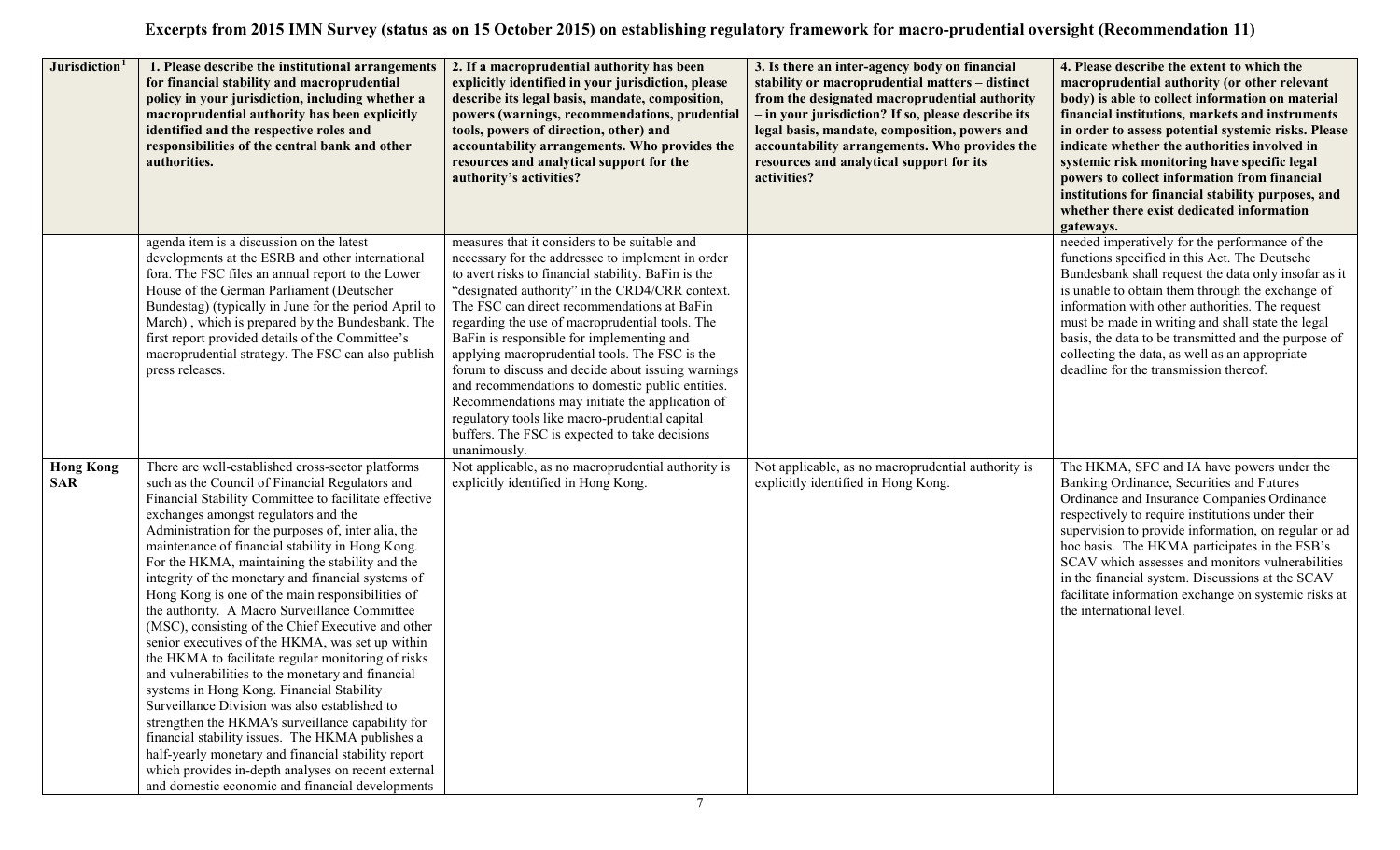|           | Jurisdiction <sup>1</sup><br>1. Please describe the institutional arrangements<br>for financial stability and macroprudential<br>policy in your jurisdiction, including whether a<br>macroprudential authority has been explicitly<br>identified and the respective roles and<br>responsibilities of the central bank and other<br>authorities.                                                                                         | 2. If a macroprudential authority has been<br>explicitly identified in your jurisdiction, please<br>describe its legal basis, mandate, composition,<br>powers (warnings, recommendations, prudential<br>tools, powers of direction, other) and<br>accountability arrangements. Who provides the<br>resources and analytical support for the<br>authority's activities?                | 3. Is there an inter-agency body on financial<br>stability or macroprudential matters - distinct<br>from the designated macroprudential authority<br>- in your jurisdiction? If so, please describe its<br>legal basis, mandate, composition, powers and<br>accountability arrangements. Who provides the<br>resources and analytical support for its<br>activities?                                                                                                                                                                                                                                                                                                                                                                                                                                                                                                                                                                                                                                                                                                                                                                                                                                                                                     | 4. Please describe the extent to which the<br>macroprudential authority (or other relevant<br>body) is able to collect information on material<br>financial institutions, markets and instruments<br>in order to assess potential systemic risks. Please<br>indicate whether the authorities involved in<br>systemic risk monitoring have specific legal<br>powers to collect information from financial<br>institutions for financial stability purposes, and<br>whether there exist dedicated information<br>gateways.                                                                                                                                                                                                                                                                                                                                                                                              |
|-----------|-----------------------------------------------------------------------------------------------------------------------------------------------------------------------------------------------------------------------------------------------------------------------------------------------------------------------------------------------------------------------------------------------------------------------------------------|---------------------------------------------------------------------------------------------------------------------------------------------------------------------------------------------------------------------------------------------------------------------------------------------------------------------------------------------------------------------------------------|----------------------------------------------------------------------------------------------------------------------------------------------------------------------------------------------------------------------------------------------------------------------------------------------------------------------------------------------------------------------------------------------------------------------------------------------------------------------------------------------------------------------------------------------------------------------------------------------------------------------------------------------------------------------------------------------------------------------------------------------------------------------------------------------------------------------------------------------------------------------------------------------------------------------------------------------------------------------------------------------------------------------------------------------------------------------------------------------------------------------------------------------------------------------------------------------------------------------------------------------------------|-----------------------------------------------------------------------------------------------------------------------------------------------------------------------------------------------------------------------------------------------------------------------------------------------------------------------------------------------------------------------------------------------------------------------------------------------------------------------------------------------------------------------------------------------------------------------------------------------------------------------------------------------------------------------------------------------------------------------------------------------------------------------------------------------------------------------------------------------------------------------------------------------------------------------|
|           | which may have implications for Hong Kong's<br>monetary and financial stability.                                                                                                                                                                                                                                                                                                                                                        |                                                                                                                                                                                                                                                                                                                                                                                       |                                                                                                                                                                                                                                                                                                                                                                                                                                                                                                                                                                                                                                                                                                                                                                                                                                                                                                                                                                                                                                                                                                                                                                                                                                                          |                                                                                                                                                                                                                                                                                                                                                                                                                                                                                                                                                                                                                                                                                                                                                                                                                                                                                                                       |
| India     | An Inter-Regulatory Forum (IRF) has been<br>established under the aegis of Sub-Committee of<br>Financial Stability and Development Council<br>(FSDC) as a college of domestic financial sectoral<br>supervisors (RBI, SEBI, IRDA and PFRDA) for<br>strengthening the supervision of FCs and assessing<br>risks to systemic stability arising from the activities<br>of the FCs. The FSDC is the macro-prudential<br>authority in India. | Not applicable                                                                                                                                                                                                                                                                                                                                                                        | An Inter-Regulatory Forum (IRF) has been<br>established under the aegis of Sub-Committee of<br>FSDC as a college of domestic financial sectoral<br>supervisors (RBI, SEBI, IRDA and PFRDA) for<br>strengthening the supervision of FCs and assessing<br>risks to systemic stability arising from the activities<br>of the FCs. A Joint MOU for supervisory<br>cooperation has been signed by RBI, SEBI, IRDAI<br>and PFRDA to collaborate, co-operate, share<br>information, coordinate on-site examinations, and<br>consult on matters of mutual supervisory/regulatory<br>interests and to undertake assessment of systemic<br>risk arising from the activities of FCs as a part of<br>the FC monitoring framework under the IRF ambit.<br>For each of the identified Financial Conglomerate,<br>Designated Entity and Principal Regulator have<br>been identified, wherein, Designated Entity is one<br>of the Group entities (usually the parent entity of<br>the group) nominated to act as the nodal entity of<br>the FC to facilitate compliance and ensure effective<br>communication with the principal regulator.<br>Principal/Lead Regulator is generally the sectorial<br>regulator (RBI, IRDAI, SEBI and PFRDA) of the<br>Designated Entity | In order to capture systemic risk arsing due to<br>interconnectedness of FCs and within the FC<br>groups, as a part of FC monitoring system, FCs are<br>required to file Financial Conglomerate (FINCON)<br>Returns to the respective Principal Regulators on a<br>quarterly basis. This captures information relating<br>to group capital, group risk policies, performance<br>of group entities, intra-group transactions and<br>exposures, among others. Further as per the Joint<br>MOU for supervisory cooperation which has been<br>signed by RBI, SEBI, IRDAI and PFRDA, each<br>authority would collaborate, co-operate, share<br>information, coordinate on-site examinations,<br>consult on matters of mutual supervisory/regulatory<br>interests and for undertaking assessment of<br>systemic risk arising from the activities of FCs as a<br>part of the FC monitoring framework under the IRF<br>ambit. |
| Indonesia | According to the OJK Law, the stability of financial<br>system should be maintained through a coordination<br>forum (FKSSK) whose members consist of the<br>Minister of Finance (coordinator), Governor of<br>Bank Indonesia, Chairman of the Board of the<br>Deposit Insurance Corporation, and the Chairman<br>of the Board of Commissioners of the OJK. The<br>duties of the forum are among others to conduct                       | BI's role as the macroprudential authority is<br>stipulated in the OJK Law. According to the OJK<br>Law, BI has the authority to perform<br>macroprudential regulation and supervision. These<br>were further elaborated in a BI regulation<br>concerning macroprudential surveillance and<br>regulation. According to the Law and the<br>regulation, BI has the authority to conduct | FKSSK is an inter-agency body responsible for<br>financial stability. The legal basis of its<br>establishment is OJK Law. The mandate is to<br>promote financial stability. Members of the forum<br>consist of the Minister of Finance (coordinator),<br>Governor of Bank Indonesia, Chairman of the<br>Board of the Deposit Insurance Corporation, and<br>the Chairman of the Board of Commissioners of the                                                                                                                                                                                                                                                                                                                                                                                                                                                                                                                                                                                                                                                                                                                                                                                                                                             | As mentioned above, OJK has the authority to<br>collect information and data from banks, NBFIs,<br>and capital market, both in regular and in ad-hoc<br>basis. The data/information can be shared with<br>relevant authorities, including BI. Information<br>sharing between BI and OJK will be conducted in<br>accordance with a protocol mechanism under an<br>MoU between BI and OJK. BI uses the information                                                                                                                                                                                                                                                                                                                                                                                                                                                                                                      |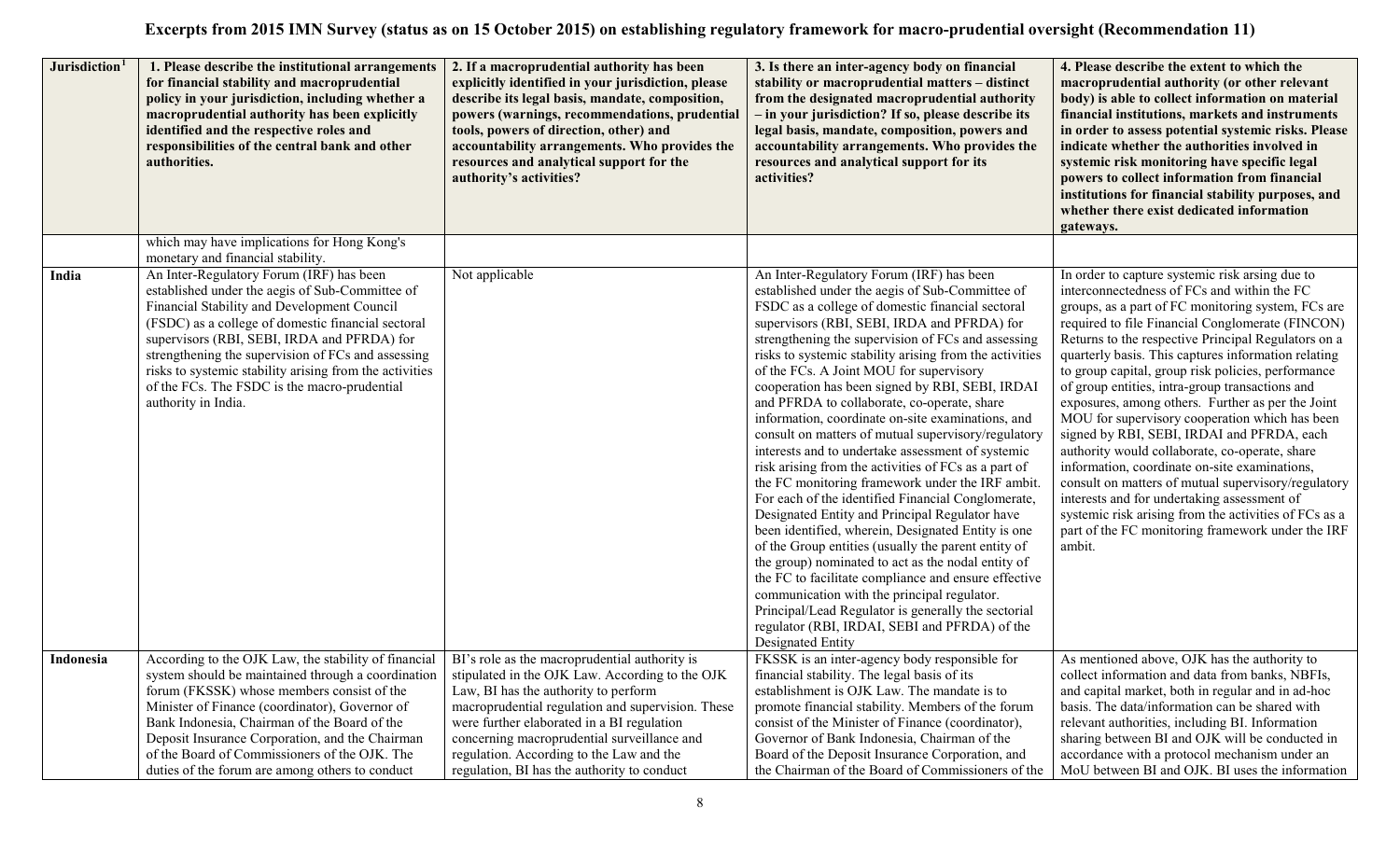| Jurisdiction <sup>1</sup> | 1. Please describe the institutional arrangements<br>for financial stability and macroprudential<br>policy in your jurisdiction, including whether a<br>macroprudential authority has been explicitly<br>identified and the respective roles and<br>responsibilities of the central bank and other<br>authorities.                                                                                                                                                                                                                                                                                                                                                                     | 2. If a macroprudential authority has been<br>explicitly identified in your jurisdiction, please<br>describe its legal basis, mandate, composition,<br>powers (warnings, recommendations, prudential<br>tools, powers of direction, other) and<br>accountability arrangements. Who provides the<br>resources and analytical support for the<br>authority's activities?                                                                                                                                                                                                                                                                                                                                                                                                                                                                                                                                                                                                                                                                                                                                                                                                                                                                                                                                                                                                                                                                                                                                                                                                                                                                                                                                          | 3. Is there an inter-agency body on financial<br>stability or macroprudential matters - distinct<br>from the designated macroprudential authority<br>- in your jurisdiction? If so, please describe its<br>legal basis, mandate, composition, powers and<br>accountability arrangements. Who provides the<br>resources and analytical support for its<br>activities?                                                                                                                                                                                                                                                                                                                                                                                                                                                                     | 4. Please describe the extent to which the<br>macroprudential authority (or other relevant<br>body) is able to collect information on material<br>financial institutions, markets and instruments<br>in order to assess potential systemic risks. Please<br>indicate whether the authorities involved in<br>systemic risk monitoring have specific legal<br>powers to collect information from financial<br>institutions for financial stability purposes, and<br>whether there exist dedicated information<br>gateways. |
|---------------------------|----------------------------------------------------------------------------------------------------------------------------------------------------------------------------------------------------------------------------------------------------------------------------------------------------------------------------------------------------------------------------------------------------------------------------------------------------------------------------------------------------------------------------------------------------------------------------------------------------------------------------------------------------------------------------------------|-----------------------------------------------------------------------------------------------------------------------------------------------------------------------------------------------------------------------------------------------------------------------------------------------------------------------------------------------------------------------------------------------------------------------------------------------------------------------------------------------------------------------------------------------------------------------------------------------------------------------------------------------------------------------------------------------------------------------------------------------------------------------------------------------------------------------------------------------------------------------------------------------------------------------------------------------------------------------------------------------------------------------------------------------------------------------------------------------------------------------------------------------------------------------------------------------------------------------------------------------------------------------------------------------------------------------------------------------------------------------------------------------------------------------------------------------------------------------------------------------------------------------------------------------------------------------------------------------------------------------------------------------------------------------------------------------------------------|------------------------------------------------------------------------------------------------------------------------------------------------------------------------------------------------------------------------------------------------------------------------------------------------------------------------------------------------------------------------------------------------------------------------------------------------------------------------------------------------------------------------------------------------------------------------------------------------------------------------------------------------------------------------------------------------------------------------------------------------------------------------------------------------------------------------------------------|--------------------------------------------------------------------------------------------------------------------------------------------------------------------------------------------------------------------------------------------------------------------------------------------------------------------------------------------------------------------------------------------------------------------------------------------------------------------------------------------------------------------------|
|                           | regular monitoring and evaluation of the financial<br>system stability in normal time; and to determine<br>and implement necessary policies required for<br>preventing and handling of crisis in the financial<br>system in accordance with each member's<br>respective authorities. The forum meeting shall be<br>conducted at least once every three months. As for<br>macroprudential authority, this role is assumed by<br>BI as stipulated in the OJK Law and its elucidation.<br>According to the OJK Law, the OJK is authorised<br>to perform microprudential regulation and<br>supervision, whereas BI is authorised to perform<br>macroprudential regulation and supervision. | macroprudential surveillance and regulation in<br>order to prevent and reduce systemic risk, promote<br>intermediation function, and improve financial<br>system efficiency and financial access. Please also<br>refer our response below for further explanation<br>regarding the coverage of prudential tools that can<br>be introduced/utilized by BI for macroprudential<br>purposes. BI has the authority to require banks to<br>comply with macroprudential regulation and to<br>impose sanctions such as issuing reprimand letter<br>and imposing penalty. BI has also the authority to<br>require banks to comply and to follow up the result<br>of macroprudential surveillance conducted by BI<br>and to impose various sanctions such as limitation<br>or prohibition to participate in monetary operation,<br>temporary suspension to all or a part of card<br>payment activities, etc. The resources and<br>analytical support for macroprudential surveillance<br>and regulation are provided by BI. In principle, a<br>macroprudential policy that will require views<br>from OJK will be shared and discussed with the<br>OJK through a coordination mechanism as<br>stipulated in an MoU between BI and OJK.<br>Furthermore, the FKSSK serves as an avenue to<br>discuss and gather inputs from all financial sector<br>authorities regarding any policy and issue that<br>require joint views from other authorities, this is in<br>line with the function of the FKSSK as a<br>coordinating forum among financial sector<br>authorities in Indonesia that is mandated to<br>promote financial stability (please refer our<br>response above for further information regarding<br>the FKSSK). | OJK. The duties of the forum are among others to<br>conduct regular monitoring and evaluation of the<br>financial system stability in normal time; and to<br>determine and implement necessary policies<br>required for preventing and handling of crisis in the<br>financial system in accordance with each member's<br>respective authorities. The day-to-day process of<br>the FKSSK and its supporting activities are<br>managed by a Secretariat which is led by the Head<br>of the Fiscal Policy Agency. Other institutions also<br>support the FKSSK's Secretariat in the area of<br>supporting activities such as by supporting the<br>FKSSK's Secretariat in organizing international<br>seminars and workshops on Crisis Management,<br>conducting the crisis simulation process, developing<br>a national crisis binder, etc. | and data to assess the potential failure or severe<br>stress of financial institutions that will contribute to<br>systemic risk. As a macroprudential authority, BI<br>also has the authority to require banks to provide<br>relevant data and information.                                                                                                                                                                                                                                                              |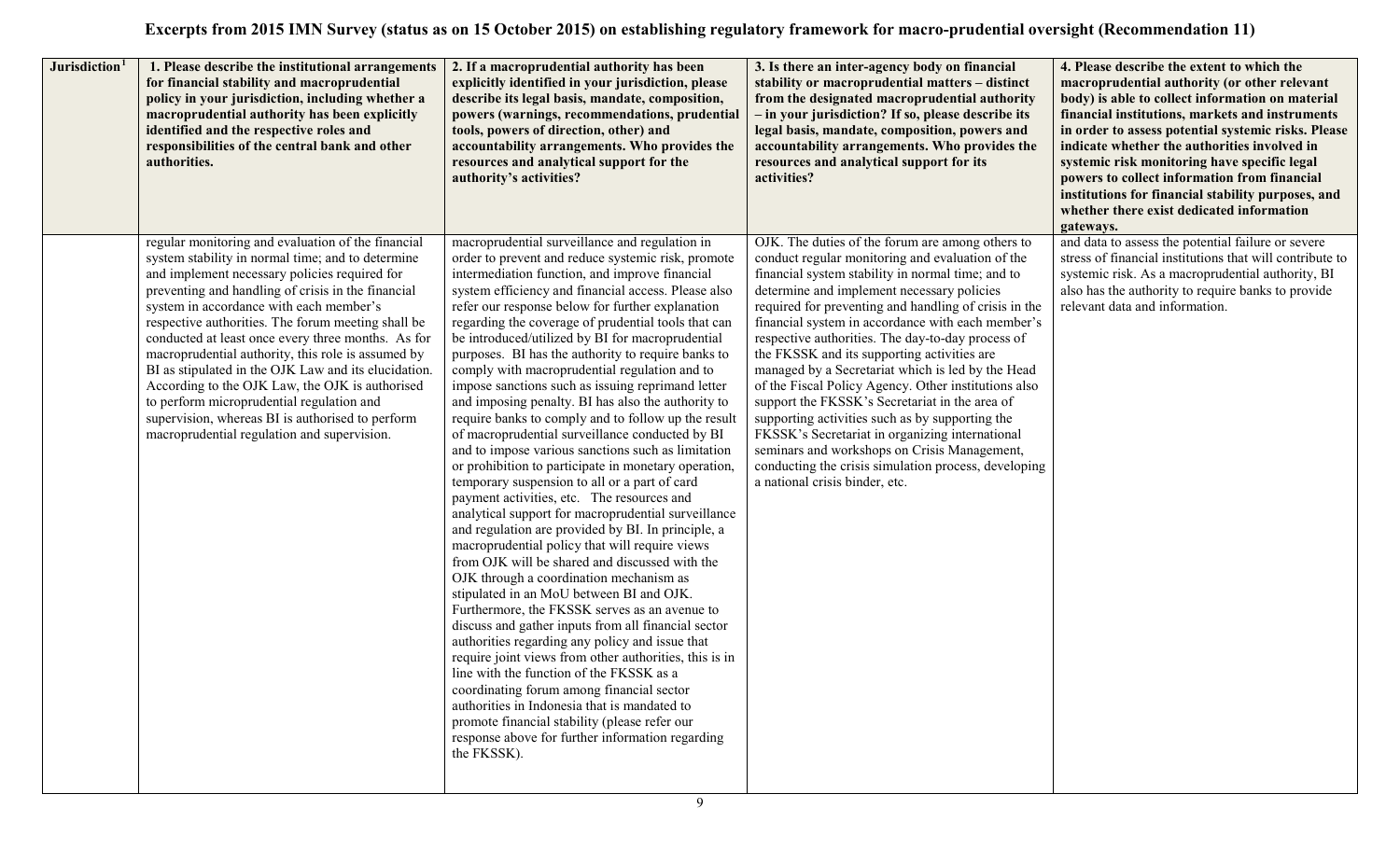| Jurisdiction <sup>1</sup> | 1. Please describe the institutional arrangements<br>for financial stability and macroprudential<br>policy in your jurisdiction, including whether a<br>macroprudential authority has been explicitly<br>identified and the respective roles and<br>responsibilities of the central bank and other<br>authorities.                                                                                                                                                                                                                                                                                                                                                                                                                                                                                                                                                                                                                                                                  | 2. If a macroprudential authority has been<br>explicitly identified in your jurisdiction, please<br>describe its legal basis, mandate, composition,<br>powers (warnings, recommendations, prudential<br>tools, powers of direction, other) and<br>accountability arrangements. Who provides the<br>resources and analytical support for the<br>authority's activities? | 3. Is there an inter-agency body on financial<br>stability or macroprudential matters - distinct<br>from the designated macroprudential authority<br>- in your jurisdiction? If so, please describe its<br>legal basis, mandate, composition, powers and<br>accountability arrangements. Who provides the<br>resources and analytical support for its<br>activities?                                                                                                                                                                                                                                                                                                                                                                                                                                                                                                                                                                              | 4. Please describe the extent to which the<br>macroprudential authority (or other relevant<br>body) is able to collect information on material<br>financial institutions, markets and instruments<br>in order to assess potential systemic risks. Please<br>indicate whether the authorities involved in<br>systemic risk monitoring have specific legal<br>powers to collect information from financial<br>institutions for financial stability purposes, and<br>whether there exist dedicated information<br>gateways.                                                                                                                                                                                                                                                                                                                                                                                                                            |
|---------------------------|-------------------------------------------------------------------------------------------------------------------------------------------------------------------------------------------------------------------------------------------------------------------------------------------------------------------------------------------------------------------------------------------------------------------------------------------------------------------------------------------------------------------------------------------------------------------------------------------------------------------------------------------------------------------------------------------------------------------------------------------------------------------------------------------------------------------------------------------------------------------------------------------------------------------------------------------------------------------------------------|------------------------------------------------------------------------------------------------------------------------------------------------------------------------------------------------------------------------------------------------------------------------------------------------------------------------------------------------------------------------|---------------------------------------------------------------------------------------------------------------------------------------------------------------------------------------------------------------------------------------------------------------------------------------------------------------------------------------------------------------------------------------------------------------------------------------------------------------------------------------------------------------------------------------------------------------------------------------------------------------------------------------------------------------------------------------------------------------------------------------------------------------------------------------------------------------------------------------------------------------------------------------------------------------------------------------------------|-----------------------------------------------------------------------------------------------------------------------------------------------------------------------------------------------------------------------------------------------------------------------------------------------------------------------------------------------------------------------------------------------------------------------------------------------------------------------------------------------------------------------------------------------------------------------------------------------------------------------------------------------------------------------------------------------------------------------------------------------------------------------------------------------------------------------------------------------------------------------------------------------------------------------------------------------------|
| <b>Italy</b>              | The legal framework assigns responsibilities in the<br>area of financial stability to three entities (Banca<br>d'Italia, IVASS, and Consob) although in practice<br>Banca d'Italia plays a leading role. The Bank of<br>Italy has been identified as the designated authority<br>responsible for the activation of the<br>macroprudential instruments provided for by<br>CRDIV/CRR legislation. A single national<br>macroprudential authority, recommended by the<br>ESRB (ESRB recommendation n. 3/2011), has not<br>been established yet.                                                                                                                                                                                                                                                                                                                                                                                                                                        |                                                                                                                                                                                                                                                                                                                                                                        | A Committee for the Safeguard of Financial<br>Stability (CSFS) was formed via a 2008<br>Memorandum of Understanding (MoU) between<br>the MEF and the financial sector supervisory<br>authorities. It does not have a statutory mandate<br>(please see 2014 IMN survey for more details).                                                                                                                                                                                                                                                                                                                                                                                                                                                                                                                                                                                                                                                          | As indicated in the 2014 IMN survey, concerning<br>the powers to collect and share relevant information<br>among different authorities on financial institutions,<br>markets and instruments to assess the potential for<br>systemic risk, no gaps have been identified.                                                                                                                                                                                                                                                                                                                                                                                                                                                                                                                                                                                                                                                                            |
| Japan                     | In Japan, each authority has power and tools for<br>macroprudential policy. Authorities exchange ideas<br>through communication at various levels, and<br>implement necessary policies in order to mitigate<br>risks of the financial sector.                                                                                                                                                                                                                                                                                                                                                                                                                                                                                                                                                                                                                                                                                                                                       | See the answer to Q1.                                                                                                                                                                                                                                                                                                                                                  | The Council for Cooperation on Financing<br>Stability, a meeting between JFSA and BOJ to<br>exchange views on the current situation of the<br>financial system and the market was stabilised and<br>the first meeting was held on June 2014.                                                                                                                                                                                                                                                                                                                                                                                                                                                                                                                                                                                                                                                                                                      | JFSA has supervisory powers to collect information<br>from broad range of financial institutions for<br>financial stability purpose. JFSA has concluded<br>EOLs (exchange of letters) for information sharing<br>with various relevant authorities.                                                                                                                                                                                                                                                                                                                                                                                                                                                                                                                                                                                                                                                                                                 |
| Mexico                    | Mexico' institutional arrangement for financial<br>stability and macroprudential policy is the CESF<br>that is comprised by financial authorities and<br>supported by working groups developed to conduct<br>periodical analysis and research and to identify<br>potential systemic risks. The CNBV assesses the<br>performance of profitability, liquidity and leverage<br>indicators on a monthly basis. Moreover, specific<br>analyses are performed on the credit portfolio<br>(credit cards, payroll, personal loans, commercial,<br>etc.) based on the behaviour of the system's<br>portfolio in order to identify any problems in the<br>origination and execution systems as well as any<br>potential systemic impairment. Banco de México,<br>in periodic risk analysis and stress testing, assesses<br>the vulnerability of the financial system to different<br>potential adverse scenarios. It also reviews several<br>indicators periodically. Whenever there could be | There is no macroprudential authority in Mexico<br>but an inter-agency body on financial<br>stability/macroprudential matters, the CESF. The<br>CESF was originally created by Presidential<br>Decree, but it was included in Law in January<br>2014. See the description of its membership below.                                                                     | The CESF was established in the LRAF to identify<br>risks that may disrupt the functioning of the<br>financial system, assess the macroprudential<br>policies to mitigate their impact and identify the<br>vulnerabilities of the financial system and the<br>economy that may eventually have a significant<br>impact on the development of the financial system.<br>In accordance to their respective mandates, the<br>financial authorities participating in the CESF have<br>sufficient powers to obtain the required information<br>from their regulated and/or supervised institutions,<br>financial markets and instruments. The CESF has<br>as its members the SHCP, the CNBV, the<br>Commission for Insurance and Sureties (CNSF, for<br>its acronym in Spanish), the Commission for<br>Pension Funds (CONSAR, for its acronym in<br>Spanish), the Banking Savings Deposit Institute<br>(IPAB, for its acronym in Spanish) and the Banco | Financial authorities are empowered to collect<br>information from their regulated and supervised<br>entities. This information can be shared among<br>authorities, under each authority's mandate and<br>through domestic coordination mechanisms that are<br>in place for this purpose (memoranda of<br>understanding as well as a guideline for the sharing<br>of information). In addition, every financial law<br>clearly states the coordination and sharing of<br>information that shall take place for supervisory<br>and/or enforcement purposes. It is important to<br>mention that although the CESF plays a key role in<br>the conduction of systemic risk assessments and in<br>coordinating the actions of different authorities, the<br>authorities in charge of deploying macroprudential<br>tools are the authorities who are the members of the<br>CESF acting according to their respective mandates<br>and within their powers. |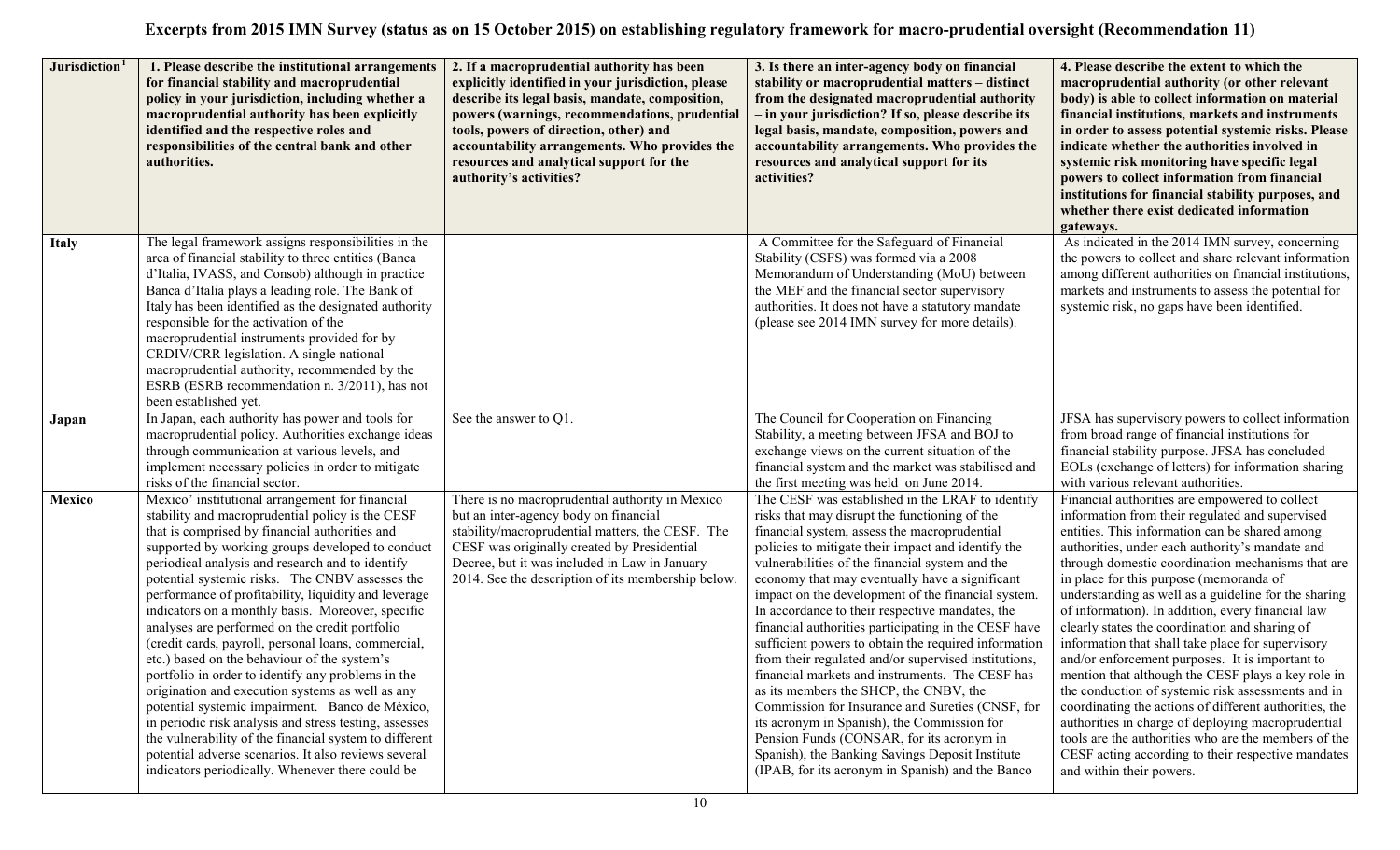| Jurisdiction <sup>1</sup>   | 1. Please describe the institutional arrangements<br>for financial stability and macroprudential<br>policy in your jurisdiction, including whether a<br>macroprudential authority has been explicitly<br>identified and the respective roles and<br>responsibilities of the central bank and other<br>authorities.                                                                                                                                                                                                                                                                                                                                                                                                | 2. If a macroprudential authority has been<br>explicitly identified in your jurisdiction, please<br>describe its legal basis, mandate, composition,<br>powers (warnings, recommendations, prudential<br>tools, powers of direction, other) and<br>accountability arrangements. Who provides the<br>resources and analytical support for the<br>authority's activities?                                                                                                                                                                                                                                                                                                                                                                                                                                                                                                                                                                                                                                                                                                                                                                                                                                                                                                                                                                                                                                                                                                                            | 3. Is there an inter-agency body on financial<br>stability or macroprudential matters - distinct<br>from the designated macroprudential authority<br>- in your jurisdiction? If so, please describe its<br>legal basis, mandate, composition, powers and<br>accountability arrangements. Who provides the<br>resources and analytical support for its<br>activities?                                                      | 4. Please describe the extent to which the<br>macroprudential authority (or other relevant<br>body) is able to collect information on material<br>financial institutions, markets and instruments<br>in order to assess potential systemic risks. Please<br>indicate whether the authorities involved in<br>systemic risk monitoring have specific legal<br>powers to collect information from financial<br>institutions for financial stability purposes, and<br>whether there exist dedicated information<br>gateways.                                                                                                                                                                                                                                                            |
|-----------------------------|-------------------------------------------------------------------------------------------------------------------------------------------------------------------------------------------------------------------------------------------------------------------------------------------------------------------------------------------------------------------------------------------------------------------------------------------------------------------------------------------------------------------------------------------------------------------------------------------------------------------------------------------------------------------------------------------------------------------|---------------------------------------------------------------------------------------------------------------------------------------------------------------------------------------------------------------------------------------------------------------------------------------------------------------------------------------------------------------------------------------------------------------------------------------------------------------------------------------------------------------------------------------------------------------------------------------------------------------------------------------------------------------------------------------------------------------------------------------------------------------------------------------------------------------------------------------------------------------------------------------------------------------------------------------------------------------------------------------------------------------------------------------------------------------------------------------------------------------------------------------------------------------------------------------------------------------------------------------------------------------------------------------------------------------------------------------------------------------------------------------------------------------------------------------------------------------------------------------------------|---------------------------------------------------------------------------------------------------------------------------------------------------------------------------------------------------------------------------------------------------------------------------------------------------------------------------------------------------------------------------------------------------------------------------|-------------------------------------------------------------------------------------------------------------------------------------------------------------------------------------------------------------------------------------------------------------------------------------------------------------------------------------------------------------------------------------------------------------------------------------------------------------------------------------------------------------------------------------------------------------------------------------------------------------------------------------------------------------------------------------------------------------------------------------------------------------------------------------|
|                             | reasons of concern, these results can be discussed<br>within the CESF.                                                                                                                                                                                                                                                                                                                                                                                                                                                                                                                                                                                                                                            |                                                                                                                                                                                                                                                                                                                                                                                                                                                                                                                                                                                                                                                                                                                                                                                                                                                                                                                                                                                                                                                                                                                                                                                                                                                                                                                                                                                                                                                                                                   | de México.                                                                                                                                                                                                                                                                                                                                                                                                                |                                                                                                                                                                                                                                                                                                                                                                                                                                                                                                                                                                                                                                                                                                                                                                                     |
| <b>Republic of</b><br>Korea | The Act on the Establishment of Financial Services<br>Commission explicitly sets forth the responsibilities<br>of the Financial Services Commission as financial<br>stability and macroprudential supervision. The<br>Financial Supervisory Service carries out its<br>financial stability and macroprudential supervision<br>responsibilities as the enforcement body of the FSC.<br>Under the Bank of Korea Act, the Bank of Korea is<br>required to give due consideration to financial<br>stability issue as it carries out its monetary and<br>credit policies. The Bank is also required to prepare<br>and submit to the National Assembly a financial<br>stability assessment report at least twice a year | The Financial Services Commission is a<br>government agency and consists of the Financial<br>Services Committee, an independent decision-<br>making body, and a secretariat with the mandate of<br>financial policy-setting, prudential supervision of<br>foreign exchange businesses, and financial<br>supervision. The Act on the Establishment of<br>Financial Service Commission sets forth the<br>responsibilities of the Financial Services<br>Commission as follows: - Matters concerning<br>financial policies and systems; - Matters<br>concerning the supervision, inspection and<br>sanctions of financial institutions; - Matters<br>concerning authorization and permission of<br>establishment, merger, conversion, business<br>transfer and take-over, and business administration<br>of financial institutions; - Matters concerning<br>management, supervision and surveillance of<br>capital markets; - Matters concerning financial<br>consumer redress, including protection of and<br>compensation for financial consumers; - Matters<br>concerning the creation and development of a<br>finance centre; - Matters concerning prudential<br>supervision of financial and foreign exchange<br>institutions with regard to bilateral and multilateral<br>negotiations and international cooperation; -<br>Matters concerning prudential supervision of<br>foreign exchange institutions, including legislation,<br>revision, and abolition of relevant laws and<br>regulations | Ministry of Strategy and Finance announced<br>Directives on the establishment and operation of<br>Macroeconomic Financial Meeting in September<br>2012. The First Vice-Minister of the Ministry of<br>Strategy and Finance chairs the Meeting while<br>relevant organizations including the FSC, BOK and<br>FSS participate to discuss and coordinate policies<br>relating to macro-economy, financial and FX<br>markets. | According to relevant financial laws and<br>regulations, FSC and FSS receives business reports<br>from regulated financial institutions on a regular<br>basis, and is capable of demanding additional<br>information for the purpose of securing soundness<br>of FIs and /or financial stability. The Act on the<br>establishment, ETC. of FSC stipulates that the<br>Minister of Strategy and Finance, the FSC/FSS and<br>the Monetary Policy Committee may request<br>information for implementing relevant policies and<br>the requested party is required to provide the<br>requested information unless there is legitimate<br>reason not to. MOU on Information Sharing among<br>Ministry of Strategy and Finance, FSC, FSS, BOK<br>and KDIC facilitates information sharing. |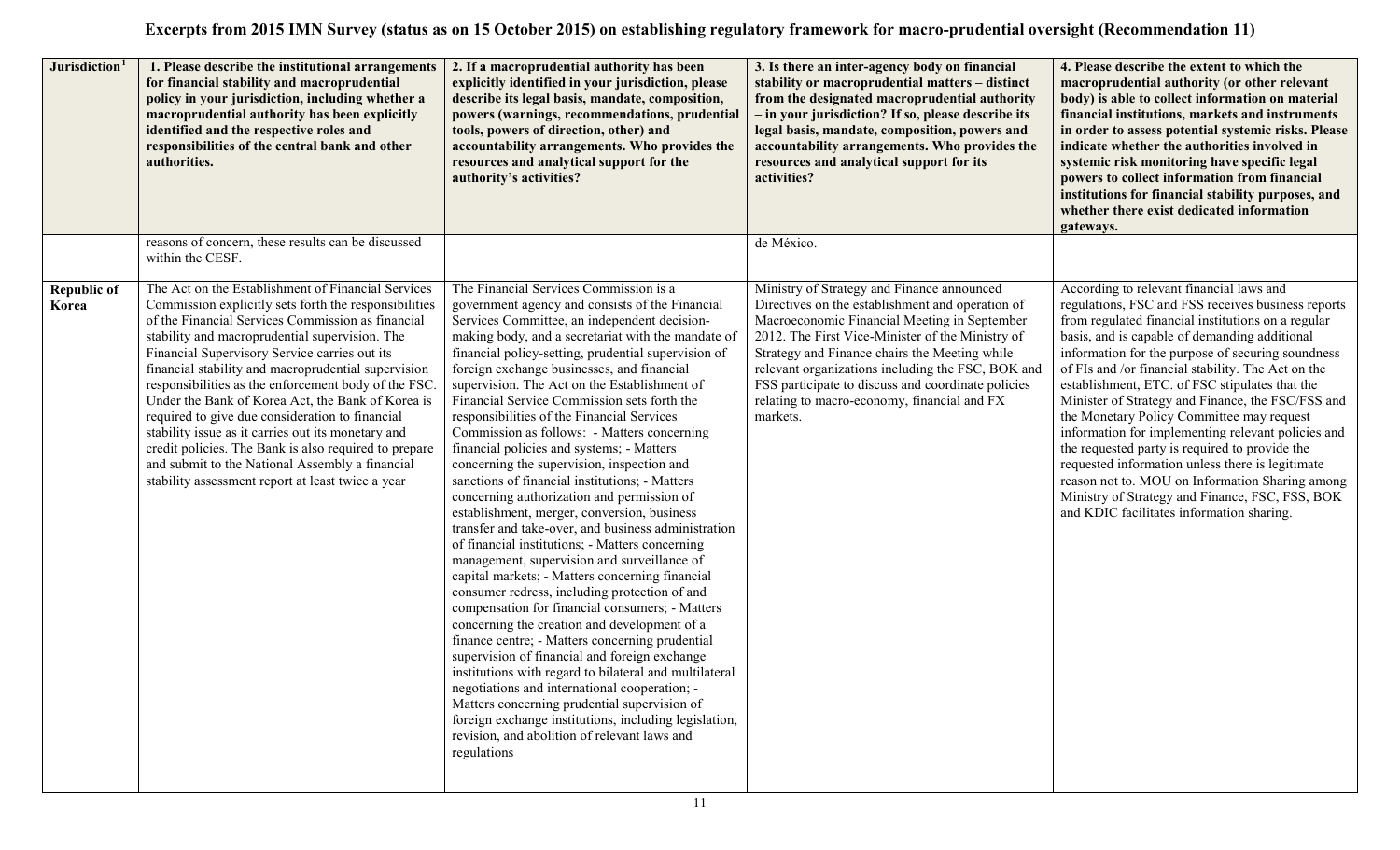| Jurisdiction <sup>1</sup> | 1. Please describe the institutional arrangements<br>for financial stability and macroprudential<br>policy in your jurisdiction, including whether a<br>macroprudential authority has been explicitly<br>identified and the respective roles and<br>responsibilities of the central bank and other<br>authorities.                                                                                                                                                                                                                                                                                                                                                                                                                                                                                                                                                                                                                                                                                                                                                                                                                                                                                                                                                                                                                               | 2. If a macroprudential authority has been<br>explicitly identified in your jurisdiction, please<br>describe its legal basis, mandate, composition,<br>powers (warnings, recommendations, prudential<br>tools, powers of direction, other) and<br>accountability arrangements. Who provides the<br>resources and analytical support for the<br>authority's activities?                                                                                                                                                                                                                                     | 3. Is there an inter-agency body on financial<br>stability or macroprudential matters - distinct<br>from the designated macroprudential authority<br>- in your jurisdiction? If so, please describe its<br>legal basis, mandate, composition, powers and<br>accountability arrangements. Who provides the<br>resources and analytical support for its<br>activities?                                                                                                                                                                                                                                                                                                                                                                                                                                                                                                                                                                                                                                                                                                                                                                                                                                                                                                                                                                                                                                                                                                                                                                                                                                                                                                                                                                                                                                                                     | 4. Please describe the extent to which the<br>macroprudential authority (or other relevant<br>body) is able to collect information on material<br>financial institutions, markets and instruments<br>in order to assess potential systemic risks. Please<br>indicate whether the authorities involved in<br>systemic risk monitoring have specific legal<br>powers to collect information from financial<br>institutions for financial stability purposes, and<br>whether there exist dedicated information<br>gateways. |
|---------------------------|--------------------------------------------------------------------------------------------------------------------------------------------------------------------------------------------------------------------------------------------------------------------------------------------------------------------------------------------------------------------------------------------------------------------------------------------------------------------------------------------------------------------------------------------------------------------------------------------------------------------------------------------------------------------------------------------------------------------------------------------------------------------------------------------------------------------------------------------------------------------------------------------------------------------------------------------------------------------------------------------------------------------------------------------------------------------------------------------------------------------------------------------------------------------------------------------------------------------------------------------------------------------------------------------------------------------------------------------------|------------------------------------------------------------------------------------------------------------------------------------------------------------------------------------------------------------------------------------------------------------------------------------------------------------------------------------------------------------------------------------------------------------------------------------------------------------------------------------------------------------------------------------------------------------------------------------------------------------|------------------------------------------------------------------------------------------------------------------------------------------------------------------------------------------------------------------------------------------------------------------------------------------------------------------------------------------------------------------------------------------------------------------------------------------------------------------------------------------------------------------------------------------------------------------------------------------------------------------------------------------------------------------------------------------------------------------------------------------------------------------------------------------------------------------------------------------------------------------------------------------------------------------------------------------------------------------------------------------------------------------------------------------------------------------------------------------------------------------------------------------------------------------------------------------------------------------------------------------------------------------------------------------------------------------------------------------------------------------------------------------------------------------------------------------------------------------------------------------------------------------------------------------------------------------------------------------------------------------------------------------------------------------------------------------------------------------------------------------------------------------------------------------------------------------------------------------|--------------------------------------------------------------------------------------------------------------------------------------------------------------------------------------------------------------------------------------------------------------------------------------------------------------------------------------------------------------------------------------------------------------------------------------------------------------------------------------------------------------------------|
| Russia                    | According to the provisions of Federal Law No. 86-<br>FZ dated 10/07/2002 (as amended) "On the Central<br>Bank of the Russian Federation (Bank of Russia)"<br>the Bank of Russia with the involvement of the<br>Government of the Russian Federation elaborates<br>and pursue the policy of development and ensuring<br>stability of the Russian financial market.<br>According to the Law the Bank of Russia conducts<br>monitoring of the state of the Russian financial<br>market, including for the purpose of detecting<br>situations threatening the stability of the financial<br>system of the Russian Federation. In order to<br>prevent such situations the Bank of Russia<br>elaborates measures aimed at reducing threats to the<br>stability of the financial system. National Council<br>on Ensuring Financial Stability is authorised to<br>issue recommendations and warnings. The Council<br>is an inter-agency advisory body on financial<br>stability issues and serves as a platform for<br>discussions between the Bank of Russia, the<br>Ministry of Finance and other governmental<br>authorities. In November 2014, the Bank of Russia<br>established a high-level internal Financial Stability<br>Committee, chaired by the Governor, to formalise<br>and further strengthen macroprudential policy<br>decision making. | According to the legislation the Bank of Russia is<br>empowered to use various tools (including<br>prudential tools, licensing process,<br>recommendations, mandatory orders, and other<br>supervisory actions) in order to fulfil its functions<br>as a macroprudential authority. There are dedicated<br>departments in the Bank of Russia, including<br>banking regulation and supervision block, financial<br>market regulation and supervision block, Financial<br>Stability Department. The Bank of Russia is<br>accountable to the State Duma of the Federal<br>Assembly of the Russian Federation. | The National Council on Ensuring Financial<br>Stability was established in accordance with<br>Government Decree No. 571 of 05/07/2013 in order<br>to coordinate the activities of federal authorities and<br>the Bank of Russia in the field of ensuring financial<br>stability, identification of systemic risks and<br>development of measures to address these risks.<br>The National Council members include<br>representatives of the Executive Office of the<br>President of the Russian Federation, Central Office<br>of the Government of the Russian Federation;<br>Ministry of Finance, Ministry of Economic<br>Development, the Bank of Russia, Deposit<br>Insurance Agency (DIA), and other public<br>authorities. Invited specialists also regularly<br>participate in the meetings. The National Council<br>has the following objectives: - to assess the<br>condition of the global economy and the respective<br>risks; - to analyze results of assessment of<br>financial and commodities markets conditions,<br>assess systemic risks; - to assess proposals made<br>by the Bank of Russia on the methodology for<br>identification of systemically important financial<br>institutions (credit institutions, banking groups,<br>bank holding companies, non-bank financial<br>institutions, financial market infrastructures) and<br>their list; - to review methodologies for<br>identification and assessment of systemic risks and<br>threats to the financial stability; - to assess the level<br>of systemic risks and threats to financial stability; -<br>to develop proposals on measures to restore the<br>financial stability. The Ministry of Finance provides<br>services of secretariat to the National Council.<br>Analytical support is rendered by the Ministry of<br>Finance and the Bank of Russia. | A number of matters related to credit institutions<br>disclosure of the information on their activities for<br>a wide range of users, including the Bank of<br>Russia, relates to the requirements for credit<br>institutions and banking groups to disclose<br>information on risks, risk assessment procedures<br>and risk management (Pillar 3 "Market discipline"<br>of Basel II). This matter was resolved by adopting<br>the Federal Law No. 146-FZ.                                                               |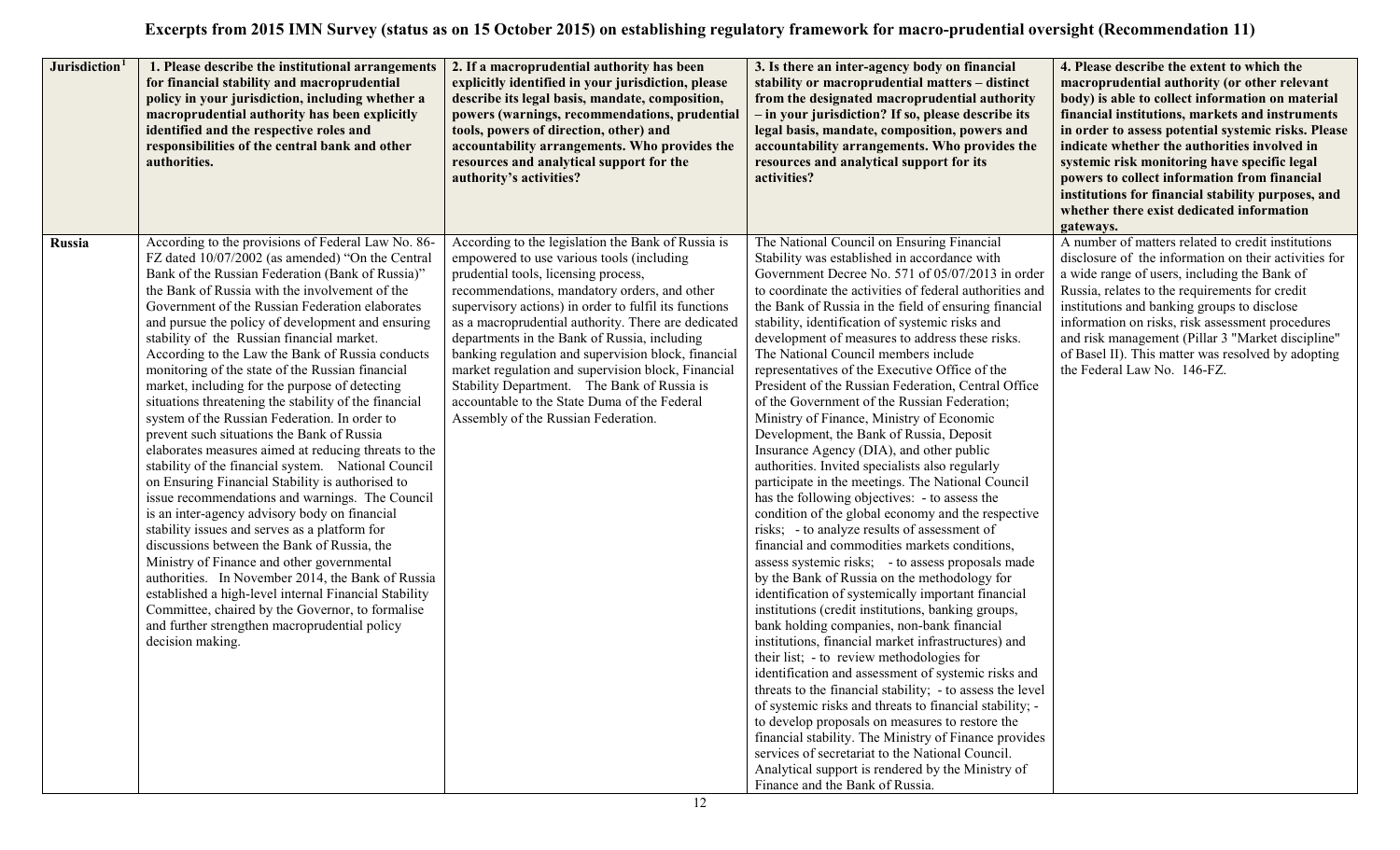| Jurisdiction <sup>1</sup> | 1. Please describe the institutional arrangements<br>for financial stability and macroprudential<br>policy in your jurisdiction, including whether a<br>macroprudential authority has been explicitly<br>identified and the respective roles and<br>responsibilities of the central bank and other<br>authorities.                                                                                                                                                                                                                             | 2. If a macroprudential authority has been<br>explicitly identified in your jurisdiction, please<br>describe its legal basis, mandate, composition,<br>powers (warnings, recommendations, prudential<br>tools, powers of direction, other) and<br>accountability arrangements. Who provides the<br>resources and analytical support for the<br>authority's activities?                                                                                                                                                                                                                                                                                                                                                                                                                                                                                                                         | 3. Is there an inter-agency body on financial<br>stability or macroprudential matters - distinct<br>from the designated macroprudential authority<br>- in your jurisdiction? If so, please describe its<br>legal basis, mandate, composition, powers and<br>accountability arrangements. Who provides the<br>resources and analytical support for its<br>activities?                                                                                                                                                                                                                                                                                                                                 | 4. Please describe the extent to which the<br>macroprudential authority (or other relevant<br>body) is able to collect information on material<br>financial institutions, markets and instruments<br>in order to assess potential systemic risks. Please<br>indicate whether the authorities involved in<br>systemic risk monitoring have specific legal<br>powers to collect information from financial<br>institutions for financial stability purposes, and<br>whether there exist dedicated information<br>gateways.                                                                                                                                                                                                                                                                                                                                                                                                                                                                                                                                                                                                                                                                                                                                                                                                                                                                                                                                                                                                                                                                                                                                                                                                                                 |
|---------------------------|------------------------------------------------------------------------------------------------------------------------------------------------------------------------------------------------------------------------------------------------------------------------------------------------------------------------------------------------------------------------------------------------------------------------------------------------------------------------------------------------------------------------------------------------|------------------------------------------------------------------------------------------------------------------------------------------------------------------------------------------------------------------------------------------------------------------------------------------------------------------------------------------------------------------------------------------------------------------------------------------------------------------------------------------------------------------------------------------------------------------------------------------------------------------------------------------------------------------------------------------------------------------------------------------------------------------------------------------------------------------------------------------------------------------------------------------------|------------------------------------------------------------------------------------------------------------------------------------------------------------------------------------------------------------------------------------------------------------------------------------------------------------------------------------------------------------------------------------------------------------------------------------------------------------------------------------------------------------------------------------------------------------------------------------------------------------------------------------------------------------------------------------------------------|----------------------------------------------------------------------------------------------------------------------------------------------------------------------------------------------------------------------------------------------------------------------------------------------------------------------------------------------------------------------------------------------------------------------------------------------------------------------------------------------------------------------------------------------------------------------------------------------------------------------------------------------------------------------------------------------------------------------------------------------------------------------------------------------------------------------------------------------------------------------------------------------------------------------------------------------------------------------------------------------------------------------------------------------------------------------------------------------------------------------------------------------------------------------------------------------------------------------------------------------------------------------------------------------------------------------------------------------------------------------------------------------------------------------------------------------------------------------------------------------------------------------------------------------------------------------------------------------------------------------------------------------------------------------------------------------------------------------------------------------------------|
| Saudi Arabia              | The Saudi financial sector is regulated by three<br>regulators. SAMA regulates and supervises the<br>majority of financial sectors including the banking,<br>insurance, finance companies, and money<br>exchanger sectors. It is also the main authority in<br>charge of financial stability and Macroprudential<br>policy in Saudi Arabia. The capital market is under<br>the regulations of the Capital Market Authority<br>(CMA) and the Ministry of Finance (MoF)<br>supervises the state owned Specialized Credit<br>Institutions (SCIs). | Since its establishment, SAMA has always<br>recognized the importance of having a stable<br>financial system as it was informally inferred to in<br>its mandate in 1952. Now, however, the mandate<br>has been explicitly stated in SAMA's formal<br>strategy and objectives. Its role stems from the fact<br>that SAMA regulates most of the Saudi financial<br>sector (banks, insurance, and finance companies).<br>Even with the remaining sectors (the capital market<br>and specialized credit institutions (SCIs)), SAMA<br>plays an important role through the initiatives it has<br>taken so far such as arranging periodic meetings<br>with the CMA and proposing a national FSB that<br>includes all of the financial system regulators. We<br>realize that, after all, sectors have implications for<br>each other and achieving financial stability requires<br>such coordination. | Thus far there is no inter-agency body on financial<br>stability or macroprudential matters. However,<br>since the financial crisis, SAMA has been<br>articulating a concept for a more formal<br>institutional framework that involves close<br>coordination/communication between the three<br>authorities. Recently, SAMA has started the process<br>of establishing a national Financial Stability Board<br>(FSB) which consists of the MoF, SAMA and the<br>CMA. Thus far, a governance framework has been<br>proposed and is currently under review. The<br>proposal has been sent out to these authorities for<br>their feedback on the proposal of the establishment<br>of the national FSB. | In SAMA, data are collected from relevant<br>departments. Collection of Banking sector data is<br>through the Electronic Return Management System<br>(ERMS) managed by the Banking Supervision<br>department. The system is run by the IT<br>department. The department gives banks access in<br>order to submit the data for the period from 15th to<br>18th of each month. Once submitted, the data is<br>reviewed and validated. In addition, the Insurance<br>sector data is collected through Insurance<br>Supervision Department, who validates it as well.<br>These data, along with other macroeconomic and<br>financial data, are supplied to SAMA's data and<br>statistics centre and are provided to relevant<br>departments, including the Financial Stability<br>Division, through SAMA's internal database. If any<br>additional data are needed, a request to financial<br>institutions is made through the relevant<br>supervision department to provide them. In<br>addition, as part of the 2012 memorandum of<br>cooperation between SAMA and the CMA, the two<br>agencies have agreed to share data and information<br>regarding all institutions under their regulatory<br>areas and are related to both agencies. The<br>memorandum states that the data exchanged will be<br>treated as confidential and neither of each agency is<br>allowed to share it with a third party. For other<br>agencies, beside formal bilateral communications,<br>data sharing is arranged as part of the mandate of<br>the Standing Committee for Financial, Monetary,<br>and Economic Statistics which includes senior<br>officials from the MoF, Ministry of Petroleum,<br>Central Department of Statistics and Information<br>(CDSI), and SAMA. |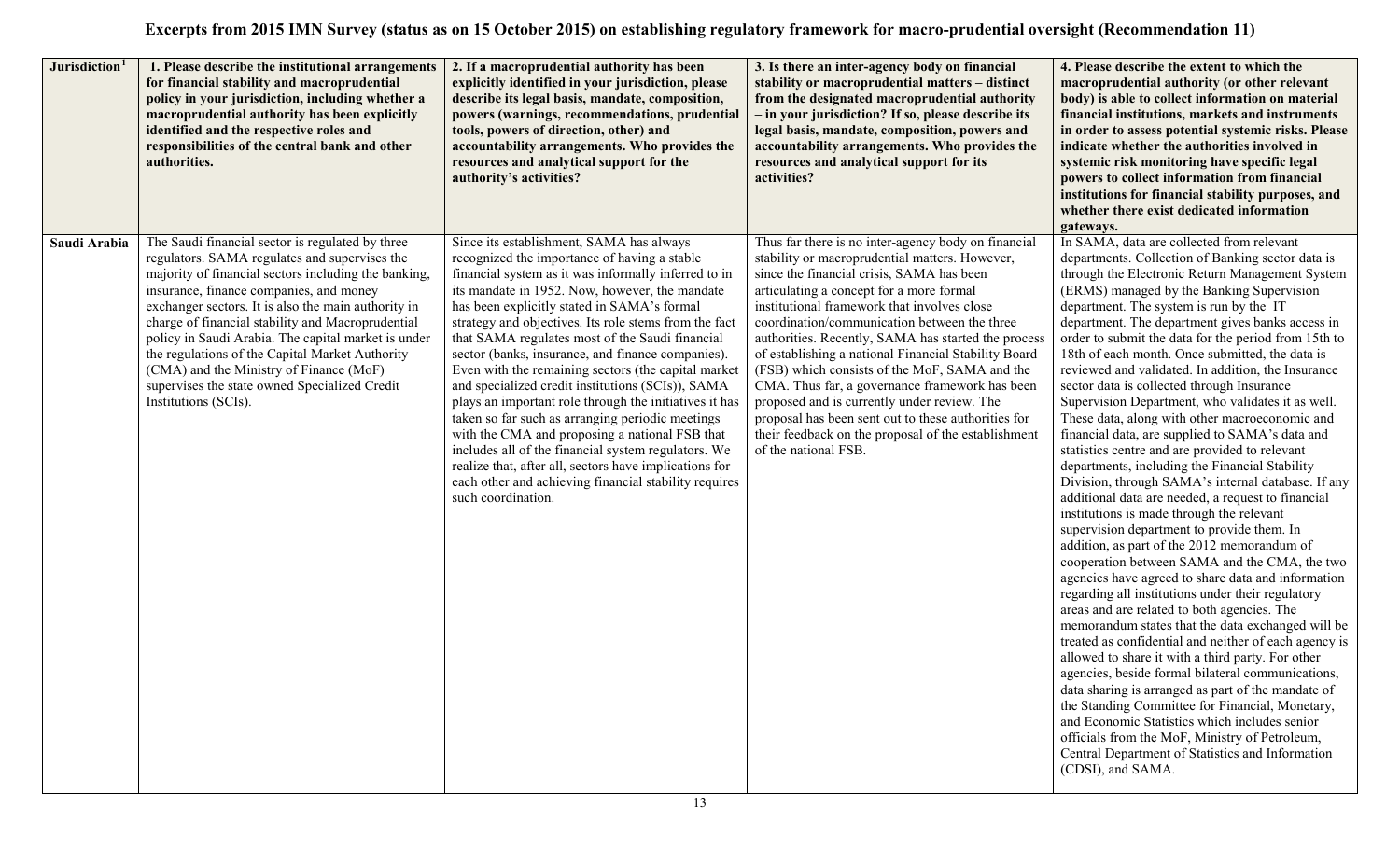| Jurisdiction <sup>1</sup> | 1. Please describe the institutional arrangements<br>for financial stability and macroprudential<br>policy in your jurisdiction, including whether a<br>macroprudential authority has been explicitly<br>identified and the respective roles and<br>responsibilities of the central bank and other<br>authorities. | 2. If a macroprudential authority has been<br>explicitly identified in your jurisdiction, please<br>describe its legal basis, mandate, composition,<br>powers (warnings, recommendations, prudential<br>tools, powers of direction, other) and<br>accountability arrangements. Who provides the<br>resources and analytical support for the<br>authority's activities?                                                                                                                                                                                                                                                                                                                                                                                                                                                                                                                                                                                                                                                                                                                                                                                                                                                                                                                                                                                                | 3. Is there an inter-agency body on financial<br>stability or macroprudential matters - distinct<br>from the designated macroprudential authority<br>- in your jurisdiction? If so, please describe its<br>legal basis, mandate, composition, powers and<br>accountability arrangements. Who provides the<br>resources and analytical support for its<br>activities?                                                                                                         | 4. Please describe the extent to which the<br>macroprudential authority (or other relevant<br>body) is able to collect information on material<br>financial institutions, markets and instruments<br>in order to assess potential systemic risks. Please<br>indicate whether the authorities involved in<br>systemic risk monitoring have specific legal<br>powers to collect information from financial<br>institutions for financial stability purposes, and<br>whether there exist dedicated information<br>gateways. |
|---------------------------|--------------------------------------------------------------------------------------------------------------------------------------------------------------------------------------------------------------------------------------------------------------------------------------------------------------------|-----------------------------------------------------------------------------------------------------------------------------------------------------------------------------------------------------------------------------------------------------------------------------------------------------------------------------------------------------------------------------------------------------------------------------------------------------------------------------------------------------------------------------------------------------------------------------------------------------------------------------------------------------------------------------------------------------------------------------------------------------------------------------------------------------------------------------------------------------------------------------------------------------------------------------------------------------------------------------------------------------------------------------------------------------------------------------------------------------------------------------------------------------------------------------------------------------------------------------------------------------------------------------------------------------------------------------------------------------------------------|------------------------------------------------------------------------------------------------------------------------------------------------------------------------------------------------------------------------------------------------------------------------------------------------------------------------------------------------------------------------------------------------------------------------------------------------------------------------------|--------------------------------------------------------------------------------------------------------------------------------------------------------------------------------------------------------------------------------------------------------------------------------------------------------------------------------------------------------------------------------------------------------------------------------------------------------------------------------------------------------------------------|
| <b>Singapore</b>          | Please see response for question 2 below.                                                                                                                                                                                                                                                                          | MAS has formalised internal governance<br>arrangements to support our role in<br>macroprudential policy making. Under the MAS<br>Act, promoting financial stability has been<br>identified as one of MAS' principal objectives and<br>conducting integrated supervision of the financial<br>services sector and financial stability surveillance<br>has also been identified as one of MAS' functions.<br>This recognises that MAS is the central bank-cum<br>integrated financial regulator/supervisor, with<br>duties in and powers over both monetary and<br>prudential policy. The Chairman of MAS presides<br>over the Board-level Chairman's Meeting (CM),<br>which is the designated forum for major policy<br>decisions relating to the objective of financial<br>stability, in addition to its oversight of major<br>changes to microprudential policies. Vesting CM<br>with duties for both microprudential policy and<br>macroprudential policy integrates macro- and<br>micro-prudential perspectives. In terms of working<br>structure, MAS has a wide range of departments<br>and large number of divisions, which critically<br>enables dedicated clusters of officers and teams,<br>including cross-department/group teams, to assess<br>risks to the real economy, financial system and<br>individual financial institutions on an ongoing<br>basis. | MAS has formalised internal governance<br>arrangements to support our role in macroprudential<br>policy making. This recognises that MAS is the<br>central bank-cum integrated financial<br>regulator/supervisor, with duties in and powers over<br>both monetary and prudential policy. When<br>needed, MAS will to reach out to other government<br>agencies on the use of policy instruments under<br>their administration, to achieve financial stability<br>objectives. | MAS has power to collect information of the<br>financial institutions that it regulates, such as banks<br>and financial institutions. For example, under the<br>banking act, MAS has the authority to obtain<br>information from the banks that it regulates.                                                                                                                                                                                                                                                            |
| <b>South Africa</b>       | Before the FSRB, the Minister of Finance delegated<br>the financial stability function to the SARB in terms<br>of a letter dated February 2010. Yes, the FSRB<br>provides for the Financial Stability Oversight<br>Committee (FSOC).                                                                               | The SARB; the proposed powers in the FSRB is<br>broad and includes the SARB having to manage,<br>monitor and mitigate systemic risks and systemic<br>events as well as the power to direct other<br>regulators to take specific actions to address these<br>risks                                                                                                                                                                                                                                                                                                                                                                                                                                                                                                                                                                                                                                                                                                                                                                                                                                                                                                                                                                                                                                                                                                     | Yes, the FSRB provides for the Financial Stability<br>Oversight Committee (FSOC). The FSOC has met a<br>number of times before the publication of the FSR.<br>The SARB has been earmarked to provide<br>resources for the FSOC.                                                                                                                                                                                                                                              | Currently information on material issues can be<br>collected via the sector regulators, based on sector<br>specific laws. This will be superceded by the FSRB<br>that will provide a legislative mandate to the SARB<br>to collect such information from any firm.                                                                                                                                                                                                                                                       |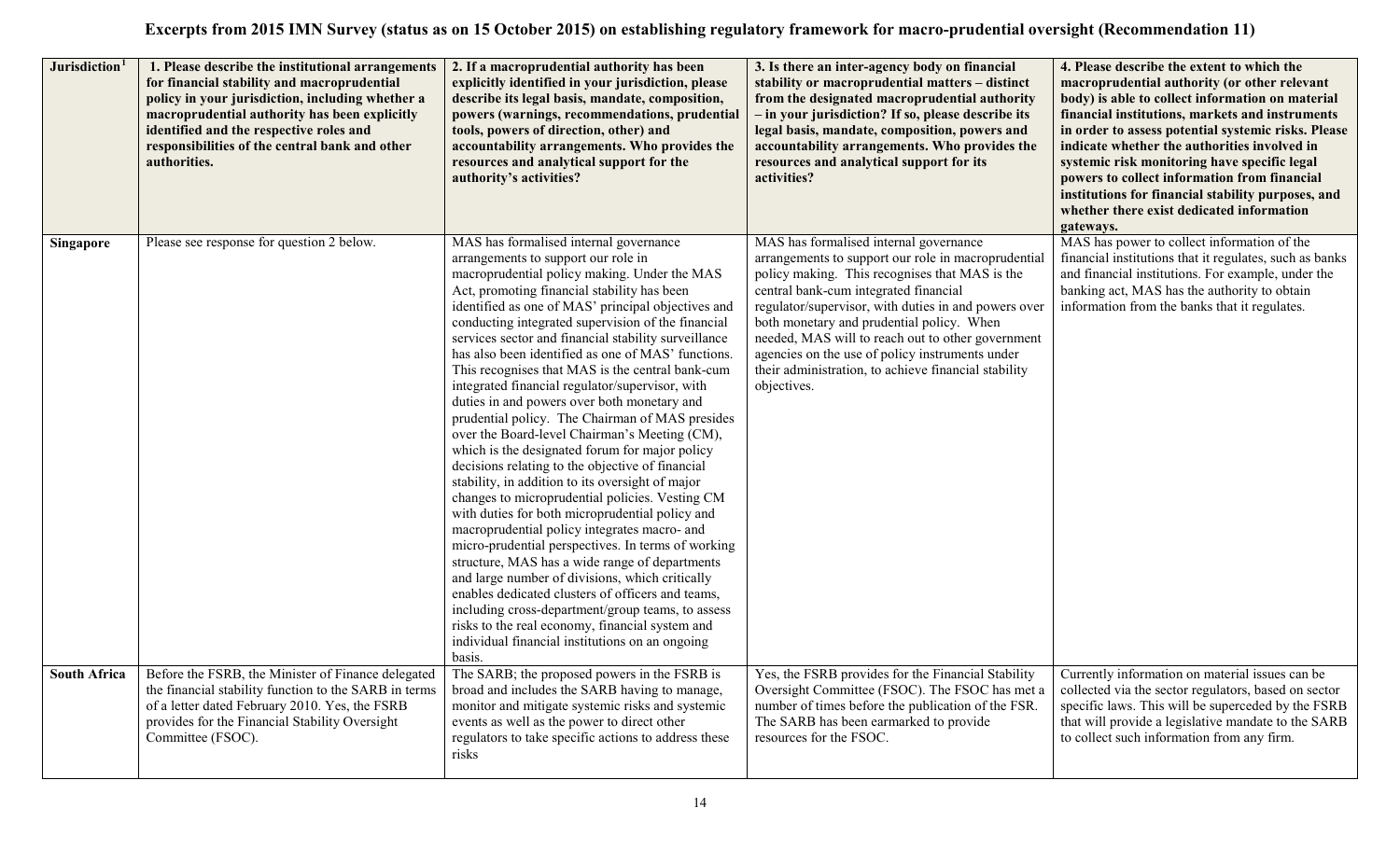| Jurisdiction <sup>1</sup> | 1. Please describe the institutional arrangements<br>for financial stability and macroprudential<br>policy in your jurisdiction, including whether a<br>macroprudential authority has been explicitly<br>identified and the respective roles and<br>responsibilities of the central bank and other<br>authorities.                                                                                                                                                                                                                                                                                                                                                                                                    | 2. If a macroprudential authority has been<br>explicitly identified in your jurisdiction, please<br>describe its legal basis, mandate, composition,<br>powers (warnings, recommendations, prudential<br>tools, powers of direction, other) and<br>accountability arrangements. Who provides the<br>resources and analytical support for the<br>authority's activities? | 3. Is there an inter-agency body on financial<br>stability or macroprudential matters - distinct<br>from the designated macroprudential authority<br>- in your jurisdiction? If so, please describe its<br>legal basis, mandate, composition, powers and<br>accountability arrangements. Who provides the<br>resources and analytical support for its<br>activities?                                                                                                                                                                                                                                                        | 4. Please describe the extent to which the<br>macroprudential authority (or other relevant<br>body) is able to collect information on material<br>financial institutions, markets and instruments<br>in order to assess potential systemic risks. Please<br>indicate whether the authorities involved in<br>systemic risk monitoring have specific legal<br>powers to collect information from financial<br>institutions for financial stability purposes, and<br>whether there exist dedicated information<br>gateways.                                                                                                                                                                                                                                                                                                                                                                                                                                                                                                                                                                 |
|---------------------------|-----------------------------------------------------------------------------------------------------------------------------------------------------------------------------------------------------------------------------------------------------------------------------------------------------------------------------------------------------------------------------------------------------------------------------------------------------------------------------------------------------------------------------------------------------------------------------------------------------------------------------------------------------------------------------------------------------------------------|------------------------------------------------------------------------------------------------------------------------------------------------------------------------------------------------------------------------------------------------------------------------------------------------------------------------------------------------------------------------|-----------------------------------------------------------------------------------------------------------------------------------------------------------------------------------------------------------------------------------------------------------------------------------------------------------------------------------------------------------------------------------------------------------------------------------------------------------------------------------------------------------------------------------------------------------------------------------------------------------------------------|------------------------------------------------------------------------------------------------------------------------------------------------------------------------------------------------------------------------------------------------------------------------------------------------------------------------------------------------------------------------------------------------------------------------------------------------------------------------------------------------------------------------------------------------------------------------------------------------------------------------------------------------------------------------------------------------------------------------------------------------------------------------------------------------------------------------------------------------------------------------------------------------------------------------------------------------------------------------------------------------------------------------------------------------------------------------------------------|
| <b>Spain</b>              | The macro-prudential authority has not yet been<br>created. Until the Spanish legislation regarding the<br>macroprudential authority is approved, Banco the<br>España will exercise the macroprudential functions<br>as regards the banking system.                                                                                                                                                                                                                                                                                                                                                                                                                                                                   |                                                                                                                                                                                                                                                                                                                                                                        | No inter-agency body on financial stability or<br>macroprudential matters has been formally<br>established in Spain so far.                                                                                                                                                                                                                                                                                                                                                                                                                                                                                                 |                                                                                                                                                                                                                                                                                                                                                                                                                                                                                                                                                                                                                                                                                                                                                                                                                                                                                                                                                                                                                                                                                          |
| Switzerland               | Both the SNB and FINMA have mandates<br>comprising elements of macroprudential oversight.<br>According to the NBA, one of the tasks of the SNB<br>is to contribute to financial stability. Further, the<br>SNB publishes on an annual basis a Financial<br>stability report. FINMA's mandate also has a supra-<br>institutional component which is provided by the<br>FINMASA, according to which financial market<br>oversight has the aim of protecting the functioning<br>of the financial markets. Further, the FDF is<br>responsible for preparing any amendments of laws<br>and ordinances and the Federal Council decides on<br>adjustments of the countercyclical capital buffer<br>upon proposal by the SNB. | See Q1. Each authority relies on its own analytical<br>resources. FDF and the Federal Council rely in<br>addition on analytical support provided by the SNB<br>and FINMA.                                                                                                                                                                                              | There is no formal inter-agency body on<br>macroprudential matters. However, in the MoU<br>signed on January 2011, FDF, FINMA and SNB<br>agreed to meet regularly for an exchange of<br>information and views on financial stability and<br>issues of current interest in financial market<br>regulation. In the event of a crisis that threatens<br>financial stability, they agreed to work closely<br>together and, to this end, set up a joint crisis<br>management organisation. Further, all three are<br>involved in the mechanism to activate the<br>countercyclical capital buffer (see answer to<br>question 12). | FINMA has a broad legal power to gather any kind<br>of information from supervised financial market<br>institutions. The SNB has a legal power to collect<br>statistical data and has a broad access to<br>information from operators of payment and<br>securities settlement systems. In the appendix of the<br>FMIA adopted in June 2015, the NBA has been<br>partially revised to create the right to direct access<br>for the SNB to information on financial market<br>participants. Moreover, FINMA and the SNB are<br>authorized to exchange any information collected in<br>this context. The FINMA/SNB MoU, revised in<br>February 2010, provides additional details<br>regarding information exchange between both<br>institutions (see web-link below). In a MoU signed<br>in January 2011, the FDF, the FINMA and the SNB<br>agreed to exchange information on matters relating<br>to financial stability. In the appendix of the recently<br>adopted FMIA, the NBA and FINMASA have been<br>partially revised to enable FINMA and SNB to<br>share information with the FDF. |
| The<br><b>Netherlands</b> | Firstly, the Dutch central bank (DNB) is the<br>macroprudential authority under the national<br>implementation of the CRD-IV package. This will<br>confer several macroprudential instruments upon<br>DNB to execute its recently formalized explicit<br>responsibility for financial stability. These<br>instruments include the countercyclical buffer, the<br>systemic risk buffer, increasing risk weights and                                                                                                                                                                                                                                                                                                    | see above                                                                                                                                                                                                                                                                                                                                                              | see above                                                                                                                                                                                                                                                                                                                                                                                                                                                                                                                                                                                                                   | see above                                                                                                                                                                                                                                                                                                                                                                                                                                                                                                                                                                                                                                                                                                                                                                                                                                                                                                                                                                                                                                                                                |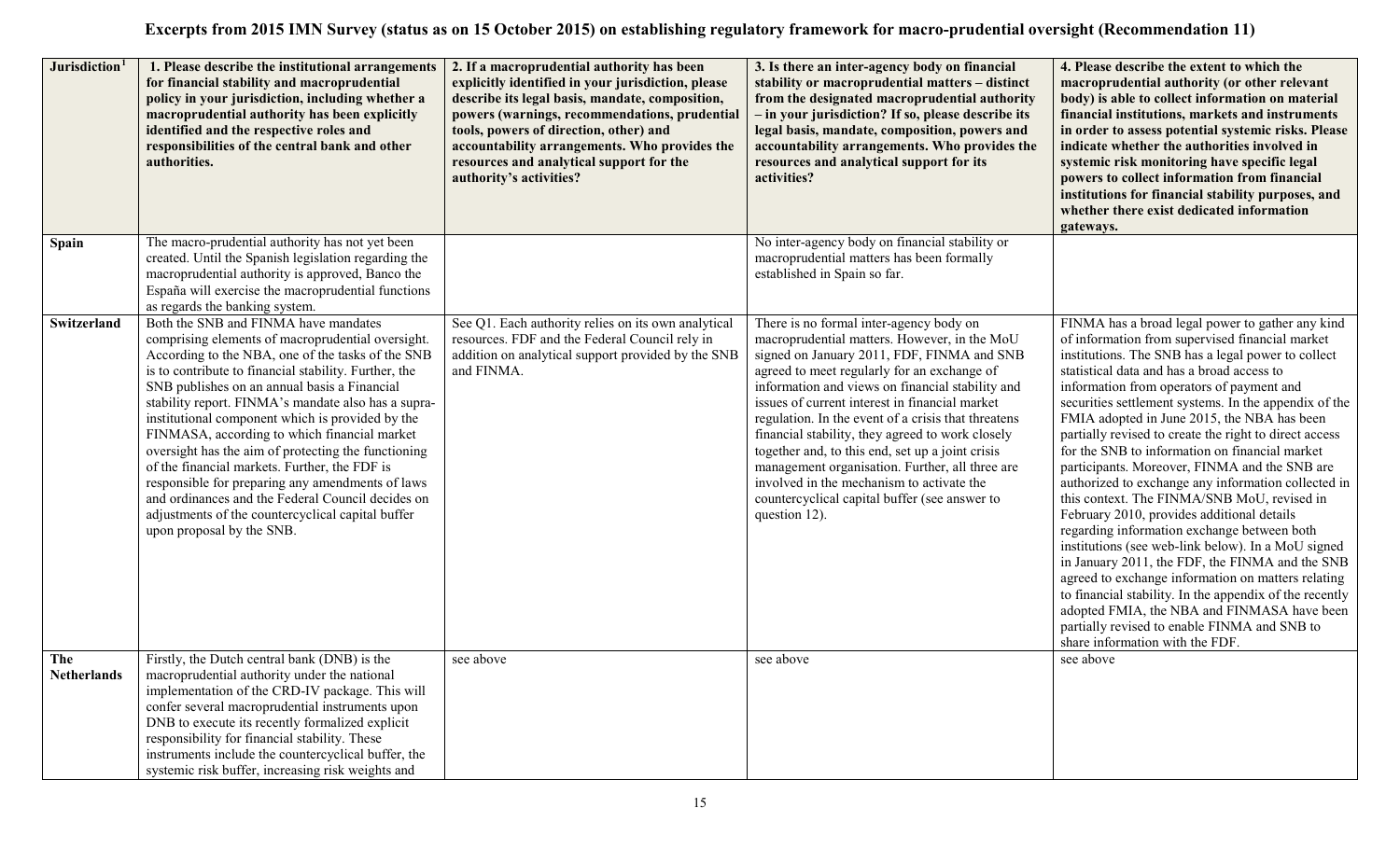| Jurisdiction <sup>1</sup> | 1. Please describe the institutional arrangements<br>for financial stability and macroprudential<br>policy in your jurisdiction, including whether a<br>macroprudential authority has been explicitly<br>identified and the respective roles and<br>responsibilities of the central bank and other<br>authorities. | 2. If a macroprudential authority has been<br>explicitly identified in your jurisdiction, please<br>describe its legal basis, mandate, composition,<br>powers (warnings, recommendations, prudential<br>tools, powers of direction, other) and<br>accountability arrangements. Who provides the<br>resources and analytical support for the<br>authority's activities? | 3. Is there an inter-agency body on financial<br>stability or macroprudential matters - distinct<br>from the designated macroprudential authority<br>- in your jurisdiction? If so, please describe its<br>legal basis, mandate, composition, powers and<br>accountability arrangements. Who provides the<br>resources and analytical support for its<br>activities? | 4. Please describe the extent to which the<br>macroprudential authority (or other relevant<br>body) is able to collect information on material<br>financial institutions, markets and instruments<br>in order to assess potential systemic risks. Please<br>indicate whether the authorities involved in<br>systemic risk monitoring have specific legal<br>powers to collect information from financial<br>institutions for financial stability purposes, and<br>whether there exist dedicated information<br>gateways. |
|---------------------------|--------------------------------------------------------------------------------------------------------------------------------------------------------------------------------------------------------------------------------------------------------------------------------------------------------------------|------------------------------------------------------------------------------------------------------------------------------------------------------------------------------------------------------------------------------------------------------------------------------------------------------------------------------------------------------------------------|----------------------------------------------------------------------------------------------------------------------------------------------------------------------------------------------------------------------------------------------------------------------------------------------------------------------------------------------------------------------|--------------------------------------------------------------------------------------------------------------------------------------------------------------------------------------------------------------------------------------------------------------------------------------------------------------------------------------------------------------------------------------------------------------------------------------------------------------------------------------------------------------------------|
|                           | LGDs of real estate or financial sector exposures for<br>designated groups of banks, amongst others. DNB                                                                                                                                                                                                           |                                                                                                                                                                                                                                                                                                                                                                        |                                                                                                                                                                                                                                                                                                                                                                      |                                                                                                                                                                                                                                                                                                                                                                                                                                                                                                                          |
|                           | has also established a special department for the                                                                                                                                                                                                                                                                  |                                                                                                                                                                                                                                                                                                                                                                        |                                                                                                                                                                                                                                                                                                                                                                      |                                                                                                                                                                                                                                                                                                                                                                                                                                                                                                                          |
|                           | surveillance of macroprudential risks, and semi-                                                                                                                                                                                                                                                                   |                                                                                                                                                                                                                                                                                                                                                                        |                                                                                                                                                                                                                                                                                                                                                                      |                                                                                                                                                                                                                                                                                                                                                                                                                                                                                                                          |
|                           | annually publishes a monitoring exercise of                                                                                                                                                                                                                                                                        |                                                                                                                                                                                                                                                                                                                                                                        |                                                                                                                                                                                                                                                                                                                                                                      |                                                                                                                                                                                                                                                                                                                                                                                                                                                                                                                          |
|                           | financial stability risks, titled the Overview<br>Financial Stability. The Dutch central bank will also                                                                                                                                                                                                            |                                                                                                                                                                                                                                                                                                                                                                        |                                                                                                                                                                                                                                                                                                                                                                      |                                                                                                                                                                                                                                                                                                                                                                                                                                                                                                                          |
|                           | be given special additional powers in a new law to                                                                                                                                                                                                                                                                 |                                                                                                                                                                                                                                                                                                                                                                        |                                                                                                                                                                                                                                                                                                                                                                      |                                                                                                                                                                                                                                                                                                                                                                                                                                                                                                                          |
|                           | request more information regarding                                                                                                                                                                                                                                                                                 |                                                                                                                                                                                                                                                                                                                                                                        |                                                                                                                                                                                                                                                                                                                                                                      |                                                                                                                                                                                                                                                                                                                                                                                                                                                                                                                          |
|                           | macroprudential risks. Secondly, the minister of                                                                                                                                                                                                                                                                   |                                                                                                                                                                                                                                                                                                                                                                        |                                                                                                                                                                                                                                                                                                                                                                      |                                                                                                                                                                                                                                                                                                                                                                                                                                                                                                                          |
|                           | Finance has established the so-called Financial                                                                                                                                                                                                                                                                    |                                                                                                                                                                                                                                                                                                                                                                        |                                                                                                                                                                                                                                                                                                                                                                      |                                                                                                                                                                                                                                                                                                                                                                                                                                                                                                                          |
|                           | Stability Committee. The Financial Stability                                                                                                                                                                                                                                                                       |                                                                                                                                                                                                                                                                                                                                                                        |                                                                                                                                                                                                                                                                                                                                                                      |                                                                                                                                                                                                                                                                                                                                                                                                                                                                                                                          |
|                           | Committee's task is to identify risks to financial                                                                                                                                                                                                                                                                 |                                                                                                                                                                                                                                                                                                                                                                        |                                                                                                                                                                                                                                                                                                                                                                      |                                                                                                                                                                                                                                                                                                                                                                                                                                                                                                                          |
|                           | stability in the Netherlands, and to make                                                                                                                                                                                                                                                                          |                                                                                                                                                                                                                                                                                                                                                                        |                                                                                                                                                                                                                                                                                                                                                                      |                                                                                                                                                                                                                                                                                                                                                                                                                                                                                                                          |
|                           | recommendations with respect to these risks. In this                                                                                                                                                                                                                                                               |                                                                                                                                                                                                                                                                                                                                                                        |                                                                                                                                                                                                                                                                                                                                                                      |                                                                                                                                                                                                                                                                                                                                                                                                                                                                                                                          |
|                           | committee, representatives of DNB, the                                                                                                                                                                                                                                                                             |                                                                                                                                                                                                                                                                                                                                                                        |                                                                                                                                                                                                                                                                                                                                                                      |                                                                                                                                                                                                                                                                                                                                                                                                                                                                                                                          |
|                           | Netherlandse Authority Financial Markets and the<br>Ministry of Finance discuss developments relating                                                                                                                                                                                                              |                                                                                                                                                                                                                                                                                                                                                                        |                                                                                                                                                                                                                                                                                                                                                                      |                                                                                                                                                                                                                                                                                                                                                                                                                                                                                                                          |
|                           | to the stability of the financial system in the                                                                                                                                                                                                                                                                    |                                                                                                                                                                                                                                                                                                                                                                        |                                                                                                                                                                                                                                                                                                                                                                      |                                                                                                                                                                                                                                                                                                                                                                                                                                                                                                                          |
|                           | Netherlands. The committee meets at least twice a                                                                                                                                                                                                                                                                  |                                                                                                                                                                                                                                                                                                                                                                        |                                                                                                                                                                                                                                                                                                                                                                      |                                                                                                                                                                                                                                                                                                                                                                                                                                                                                                                          |
|                           | year and is chaired by DNB president Klaas Knot.                                                                                                                                                                                                                                                                   |                                                                                                                                                                                                                                                                                                                                                                        |                                                                                                                                                                                                                                                                                                                                                                      |                                                                                                                                                                                                                                                                                                                                                                                                                                                                                                                          |
|                           | (Both supervisors carry out their tasks and                                                                                                                                                                                                                                                                        |                                                                                                                                                                                                                                                                                                                                                                        |                                                                                                                                                                                                                                                                                                                                                                      |                                                                                                                                                                                                                                                                                                                                                                                                                                                                                                                          |
|                           | responsibilities independently from the Ministry;                                                                                                                                                                                                                                                                  |                                                                                                                                                                                                                                                                                                                                                                        |                                                                                                                                                                                                                                                                                                                                                                      |                                                                                                                                                                                                                                                                                                                                                                                                                                                                                                                          |
|                           | and the Ministry has no vote in the committee.) The                                                                                                                                                                                                                                                                |                                                                                                                                                                                                                                                                                                                                                                        |                                                                                                                                                                                                                                                                                                                                                                      |                                                                                                                                                                                                                                                                                                                                                                                                                                                                                                                          |
|                           | existence of the FSC strengthens the structure of                                                                                                                                                                                                                                                                  |                                                                                                                                                                                                                                                                                                                                                                        |                                                                                                                                                                                                                                                                                                                                                                      |                                                                                                                                                                                                                                                                                                                                                                                                                                                                                                                          |
|                           | responsibility for macroprudential analysis                                                                                                                                                                                                                                                                        |                                                                                                                                                                                                                                                                                                                                                                        |                                                                                                                                                                                                                                                                                                                                                                      |                                                                                                                                                                                                                                                                                                                                                                                                                                                                                                                          |
|                           | significantly, and facilitates policy coordination and                                                                                                                                                                                                                                                             |                                                                                                                                                                                                                                                                                                                                                                        |                                                                                                                                                                                                                                                                                                                                                                      |                                                                                                                                                                                                                                                                                                                                                                                                                                                                                                                          |
|                           | consistency. Thirdly, following the ESRB                                                                                                                                                                                                                                                                           |                                                                                                                                                                                                                                                                                                                                                                        |                                                                                                                                                                                                                                                                                                                                                                      |                                                                                                                                                                                                                                                                                                                                                                                                                                                                                                                          |
|                           | Regulation, the responsibility of macro-prudential<br>oversight has been entrusted to the European                                                                                                                                                                                                                 |                                                                                                                                                                                                                                                                                                                                                                        |                                                                                                                                                                                                                                                                                                                                                                      |                                                                                                                                                                                                                                                                                                                                                                                                                                                                                                                          |
|                           | Systemic Risk Board (ESRB). In pursuing its                                                                                                                                                                                                                                                                        |                                                                                                                                                                                                                                                                                                                                                                        |                                                                                                                                                                                                                                                                                                                                                                      |                                                                                                                                                                                                                                                                                                                                                                                                                                                                                                                          |
|                           | macro-prudential mandate, the ESRB performs a                                                                                                                                                                                                                                                                      |                                                                                                                                                                                                                                                                                                                                                                        |                                                                                                                                                                                                                                                                                                                                                                      |                                                                                                                                                                                                                                                                                                                                                                                                                                                                                                                          |
|                           | number of key activities, namely risk monitoring,                                                                                                                                                                                                                                                                  |                                                                                                                                                                                                                                                                                                                                                                        |                                                                                                                                                                                                                                                                                                                                                                      |                                                                                                                                                                                                                                                                                                                                                                                                                                                                                                                          |
|                           | risk assessment and, ultimately, if deemed                                                                                                                                                                                                                                                                         |                                                                                                                                                                                                                                                                                                                                                                        |                                                                                                                                                                                                                                                                                                                                                                      |                                                                                                                                                                                                                                                                                                                                                                                                                                                                                                                          |
|                           | appropriate, it adopts warnings and                                                                                                                                                                                                                                                                                |                                                                                                                                                                                                                                                                                                                                                                        |                                                                                                                                                                                                                                                                                                                                                                      |                                                                                                                                                                                                                                                                                                                                                                                                                                                                                                                          |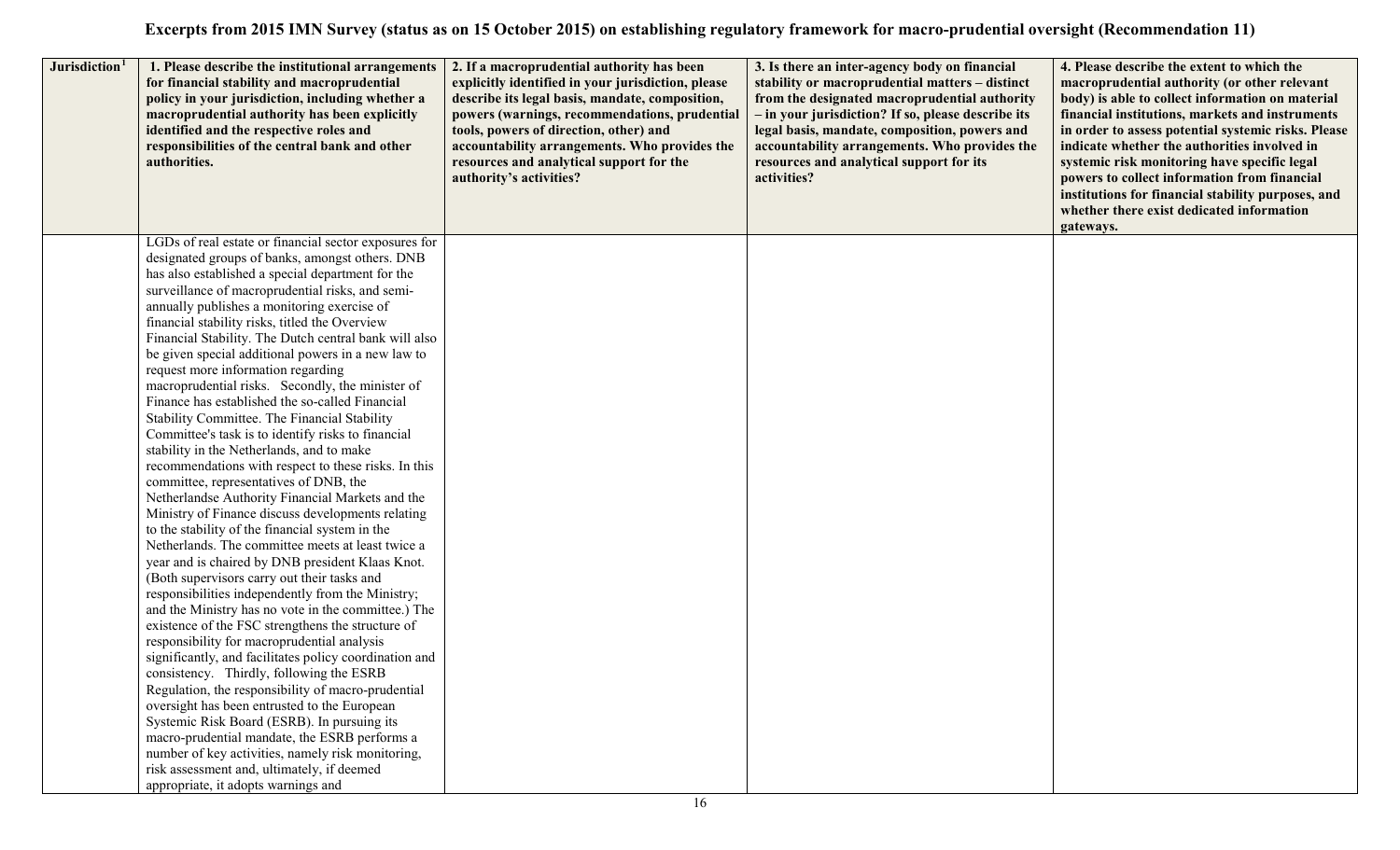| Jurisdiction <sup>1</sup> | 1. Please describe the institutional arrangements<br>for financial stability and macroprudential<br>policy in your jurisdiction, including whether a<br>macroprudential authority has been explicitly<br>identified and the respective roles and<br>responsibilities of the central bank and other<br>authorities.                                                                                                                                                                                                                                                                                                                                                                                                                                                                                                                                                                                                                                                                                                                                                                                                                                                                                                                                                                                                                                                                       | 2. If a macroprudential authority has been<br>explicitly identified in your jurisdiction, please<br>describe its legal basis, mandate, composition,<br>powers (warnings, recommendations, prudential<br>tools, powers of direction, other) and<br>accountability arrangements. Who provides the<br>resources and analytical support for the<br>authority's activities? | 3. Is there an inter-agency body on financial<br>stability or macroprudential matters - distinct<br>from the designated macroprudential authority<br>- in your jurisdiction? If so, please describe its<br>legal basis, mandate, composition, powers and<br>accountability arrangements. Who provides the<br>resources and analytical support for its<br>activities?                                                                                                                                                                                                                                                                                                                                                                                                                                                                                                                                                                                                                                                                                                                                                                                                                                                                                                                                                                                       | 4. Please describe the extent to which the<br>macroprudential authority (or other relevant<br>body) is able to collect information on material<br>financial institutions, markets and instruments<br>in order to assess potential systemic risks. Please<br>indicate whether the authorities involved in<br>systemic risk monitoring have specific legal<br>powers to collect information from financial<br>institutions for financial stability purposes, and<br>whether there exist dedicated information<br>gateways.                                                                                                                                                                                                                                                                                                                                               |
|---------------------------|------------------------------------------------------------------------------------------------------------------------------------------------------------------------------------------------------------------------------------------------------------------------------------------------------------------------------------------------------------------------------------------------------------------------------------------------------------------------------------------------------------------------------------------------------------------------------------------------------------------------------------------------------------------------------------------------------------------------------------------------------------------------------------------------------------------------------------------------------------------------------------------------------------------------------------------------------------------------------------------------------------------------------------------------------------------------------------------------------------------------------------------------------------------------------------------------------------------------------------------------------------------------------------------------------------------------------------------------------------------------------------------|------------------------------------------------------------------------------------------------------------------------------------------------------------------------------------------------------------------------------------------------------------------------------------------------------------------------------------------------------------------------|------------------------------------------------------------------------------------------------------------------------------------------------------------------------------------------------------------------------------------------------------------------------------------------------------------------------------------------------------------------------------------------------------------------------------------------------------------------------------------------------------------------------------------------------------------------------------------------------------------------------------------------------------------------------------------------------------------------------------------------------------------------------------------------------------------------------------------------------------------------------------------------------------------------------------------------------------------------------------------------------------------------------------------------------------------------------------------------------------------------------------------------------------------------------------------------------------------------------------------------------------------------------------------------------------------------------------------------------------------|------------------------------------------------------------------------------------------------------------------------------------------------------------------------------------------------------------------------------------------------------------------------------------------------------------------------------------------------------------------------------------------------------------------------------------------------------------------------------------------------------------------------------------------------------------------------------------------------------------------------------------------------------------------------------------------------------------------------------------------------------------------------------------------------------------------------------------------------------------------------|
|                           | recommendations. Going forward, with the<br>establishment of the Banking Union as of 1<br>November 2014 the ECB as single supervisor will<br>also have some macro-prudential competences<br>within the Single Supervisory Mechanism (SSM).<br>In sum, the SSM Regulation provides that while the<br>initiative for macro-prudential measures remains at<br>national level, the ECB can apply higher<br>requirements                                                                                                                                                                                                                                                                                                                                                                                                                                                                                                                                                                                                                                                                                                                                                                                                                                                                                                                                                                      |                                                                                                                                                                                                                                                                                                                                                                        |                                                                                                                                                                                                                                                                                                                                                                                                                                                                                                                                                                                                                                                                                                                                                                                                                                                                                                                                                                                                                                                                                                                                                                                                                                                                                                                                                            |                                                                                                                                                                                                                                                                                                                                                                                                                                                                                                                                                                                                                                                                                                                                                                                                                                                                        |
| <b>Turkey</b>             | No single authority is identified as responsible for<br>macroprudential policy. Every institution<br>contributes financial stability and macroprudential<br>policy based on their legal mandates. Turkish<br>financial system is governed mainly by five<br>institutions. These institutions are The Treasury, the<br>Central Bank of the Republic of Turkey (CBRT),<br>the BSRA, the CMB, and the Savings Deposit<br>Insurance Fund (SDIF). The role of the Treasury is<br>to assist in the determination of economic policies,<br>and within the framework of these policies, to<br>regulate, implement, and determine principles for<br>monitoring and better implementation of activities.<br>The primary objective of the CBRT is to achieve<br>price stability. The CBRT is also responsible for<br>taking measures to sustain the stability of the<br>financial system in Turkey. The BRSA regulates<br>and supervises banks and financial holding<br>companies, financial leasing companies, factoring<br>companies, consumer financing companies and<br>asset management companies. Main duties of the<br>CMB are to enhance investor protection, adopt the<br>norms of the international capital markets and fully<br>integrate them into regulations, promote and<br>enhance the effectiveness of both the supply and the<br>demand side of the markets, promote transparency | N/A                                                                                                                                                                                                                                                                                                                                                                    | The FSC assesses major threats and coordinates<br>macroprudential policy measures and crisis<br>management arrangements effectively. The FSC<br>meets under the chairmanship of Deputy Prime<br>Minister for Economic and Financial Affairs<br>responsible for the Treasury and is composed of the<br>Undersecretary of Treasury, the Governor of the<br>CBRT, the Chairman of the BRSA, the Chairman of<br>the CMB and the Chairman of the SDIF. Duties of<br>the FSC are (1) to determine and monitor systemic<br>risks that might spread to whole financial system<br>and to identify necessary measures and policy<br>proposals in order to mitigate them. (2) to warn<br>related institutions about systemic risks and to<br>follow the relevant practices regarding policy<br>proposals. (3) to evaluate systemic risk<br>management plans prepared by the related<br>institutions. (4) to coordinate the systemic risk<br>management. (5) to collect all the data and<br>information within the context of its duties, and to<br>coordinate policies and implementations among the<br>institutions. (6) to make decisions related to other<br>subjects within the framework of this law. (7) The<br>results of the meetings and the decisions of the<br>Committee are presented to the Council of<br>Ministers by the Deputy Prime Minister. (8) In | In Turkey, the data of the financial institutions is<br>collected by the regulatory and supervisory bodies<br>of the related sector. Regulatory bodies and the<br>CBRT collect a very detailed set of data for the<br>financial system in Turkey. The regulatory<br>authorities are authorized to directly request and<br>collect, all statistical information relating to the<br>financial system and other statistical information<br>that shall be deemed necessary for the surveillance<br>of developments in the economy and the balance of<br>payments, from banks, other financial institutions<br>and persons. There are protocols between the<br>BRSA and CBRT, SDIF, the Treasury and CMB<br>that enable the data sharing between those<br>institutions. Current and emerging data needs are<br>shared mutually within the principles of these<br>protocols. |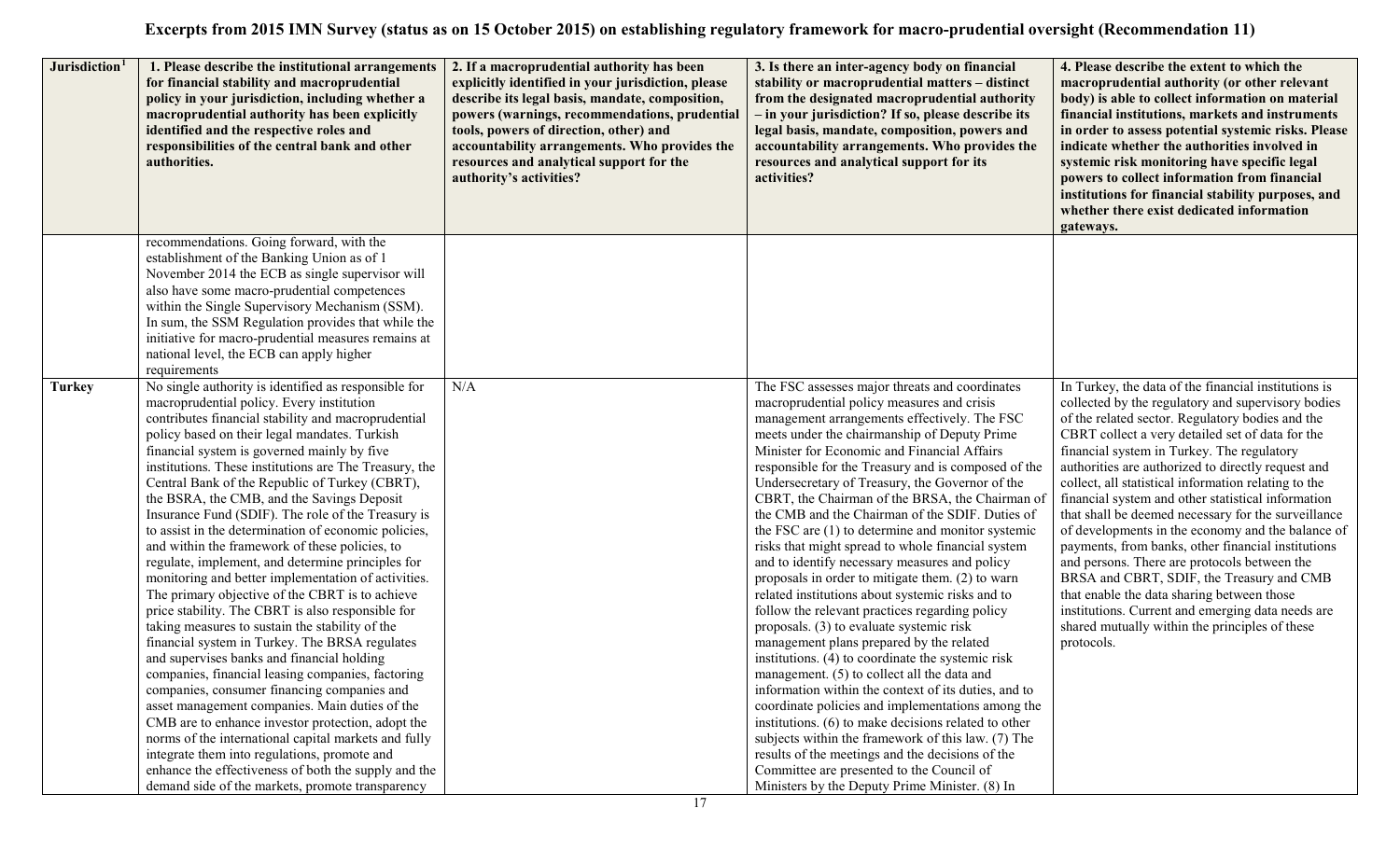| Jurisdiction <sup>1</sup> | 1. Please describe the institutional arrangements<br>for financial stability and macroprudential<br>policy in your jurisdiction, including whether a<br>macroprudential authority has been explicitly<br>identified and the respective roles and<br>responsibilities of the central bank and other<br>authorities.                                                                                                                          | 2. If a macroprudential authority has been<br>explicitly identified in your jurisdiction, please<br>describe its legal basis, mandate, composition,<br>powers (warnings, recommendations, prudential<br>tools, powers of direction, other) and<br>accountability arrangements. Who provides the<br>resources and analytical support for the<br>authority's activities?                                                                                                                                                                                                                                                                                                                                                                                                                                                                                                                                                                                                                                    | 3. Is there an inter-agency body on financial<br>stability or macroprudential matters - distinct<br>from the designated macroprudential authority<br>- in your jurisdiction? If so, please describe its<br>legal basis, mandate, composition, powers and<br>accountability arrangements. Who provides the<br>resources and analytical support for its<br>activities?                                                                                                                                                                                                                                                                                                                                                                                                                  | 4. Please describe the extent to which the<br>macroprudential authority (or other relevant<br>body) is able to collect information on material<br>financial institutions, markets and instruments<br>in order to assess potential systemic risks. Please<br>indicate whether the authorities involved in<br>systemic risk monitoring have specific legal<br>powers to collect information from financial<br>institutions for financial stability purposes, and<br>whether there exist dedicated information<br>gateways.                                                                                                                                                                                                                                     |
|---------------------------|---------------------------------------------------------------------------------------------------------------------------------------------------------------------------------------------------------------------------------------------------------------------------------------------------------------------------------------------------------------------------------------------------------------------------------------------|-----------------------------------------------------------------------------------------------------------------------------------------------------------------------------------------------------------------------------------------------------------------------------------------------------------------------------------------------------------------------------------------------------------------------------------------------------------------------------------------------------------------------------------------------------------------------------------------------------------------------------------------------------------------------------------------------------------------------------------------------------------------------------------------------------------------------------------------------------------------------------------------------------------------------------------------------------------------------------------------------------------|---------------------------------------------------------------------------------------------------------------------------------------------------------------------------------------------------------------------------------------------------------------------------------------------------------------------------------------------------------------------------------------------------------------------------------------------------------------------------------------------------------------------------------------------------------------------------------------------------------------------------------------------------------------------------------------------------------------------------------------------------------------------------------------|--------------------------------------------------------------------------------------------------------------------------------------------------------------------------------------------------------------------------------------------------------------------------------------------------------------------------------------------------------------------------------------------------------------------------------------------------------------------------------------------------------------------------------------------------------------------------------------------------------------------------------------------------------------------------------------------------------------------------------------------------------------|
|                           | and fairness in the capital markets, facilitate<br>modernization of the market structure, enhance the<br>infrastructure of the capital markets, enhance the<br>quality of the work products and staff members of<br>the Board. The SDIF, which is a public legal entity<br>and which has administrative and financial<br>autonomy has been established to insure deposits in<br>order to protect the rights and interests of<br>depositors. |                                                                                                                                                                                                                                                                                                                                                                                                                                                                                                                                                                                                                                                                                                                                                                                                                                                                                                                                                                                                           | cases where a negative development that could<br>spread over to the entire financial system occurs<br>and such development is detected by the FSC, the<br>Council of Ministers shall be in charge to determine<br>the measures to be taken and all the relevant<br>institutions and agencies are competent and<br>responsible for promptly implementation of<br>measures taken. The members of the FSC<br>themselves provide data, resources and analytical<br>support. If other stakeholders' views and/or support<br>is needed, the FSC invites other stakeholders to the<br>FSC meetings accordingly. Ministry of<br>Development and Ministry of Finance are such<br>institutions invited several times to provide<br>additional support and to contribute to works of the<br>FSC. |                                                                                                                                                                                                                                                                                                                                                                                                                                                                                                                                                                                                                                                                                                                                                              |
| <b>United</b><br>Kingdom  | The Bank has a statutory objective to protect and<br>enhance the stability of the financial system of the<br>United Kingdom. To achieve that, macroprudential<br>powers are primarily given to the Financial Policy<br>Committee (FPC) as a Committee within the Bank.<br>Some functions, e.g. in relation to G-SII buffers and<br>the systemic risk buffer will be exercised by the<br>PRA.                                                | The FPC is tasked with helping the Bank meet its<br>financial stability objective and, subject to that,<br>supporting the Government's economic policy,<br>including its objectives for growth and<br>employment. The FPC has a statutory<br>responsibility to identify, monitor, and take action<br>to remove or reduce risks that threaten the<br>resilience of the UK financial system as a whole.<br>The FPC has ten voting members, five of which are<br>senior Bank staff and five external members. In<br>addition, a representative of HM Treasury is a non-<br>voting member of the FPC. If consensus cannot be<br>reached then a decision is taken by a vote of all<br>those voting members present at the meeting. In the<br>event of a tied vote, the Chair of the FPC has a<br>second, casting vote. The FPC meets at least<br>quarterly and, twice a year, it publishes its<br>Financial Stability Report setting out its assessment<br>of risks and weaknesses in the financial system and | The FPC is a committee of the Bank but it does<br>contain external members including the FCA and a<br>non-voting member from HMT and is the only<br>agency with designated macroprudential authority.                                                                                                                                                                                                                                                                                                                                                                                                                                                                                                                                                                                 | The FPC itself does not directly collect data or<br>information; firm-specific data is collected through<br>the PRA (or a different regulator – depending on<br>the institution) and system wide analysis is<br>presented to the FPC. A dedicated function within<br>the Bank - the Financial Stability and Strategy Risk<br>Directorate - which has access to the data, carries<br>out analysis and monitors the risks through the data<br>received. Some of the data collected by the PRA is<br>set out in the EBA's ITS on Supervisory Reporting<br>Commission Implementing Regulation (EU) No<br>680/2014, which is maximum harmonising<br>requirement. The PRA also has general powers to<br>collect other information under FSMA s55M and<br>$s165A$ . |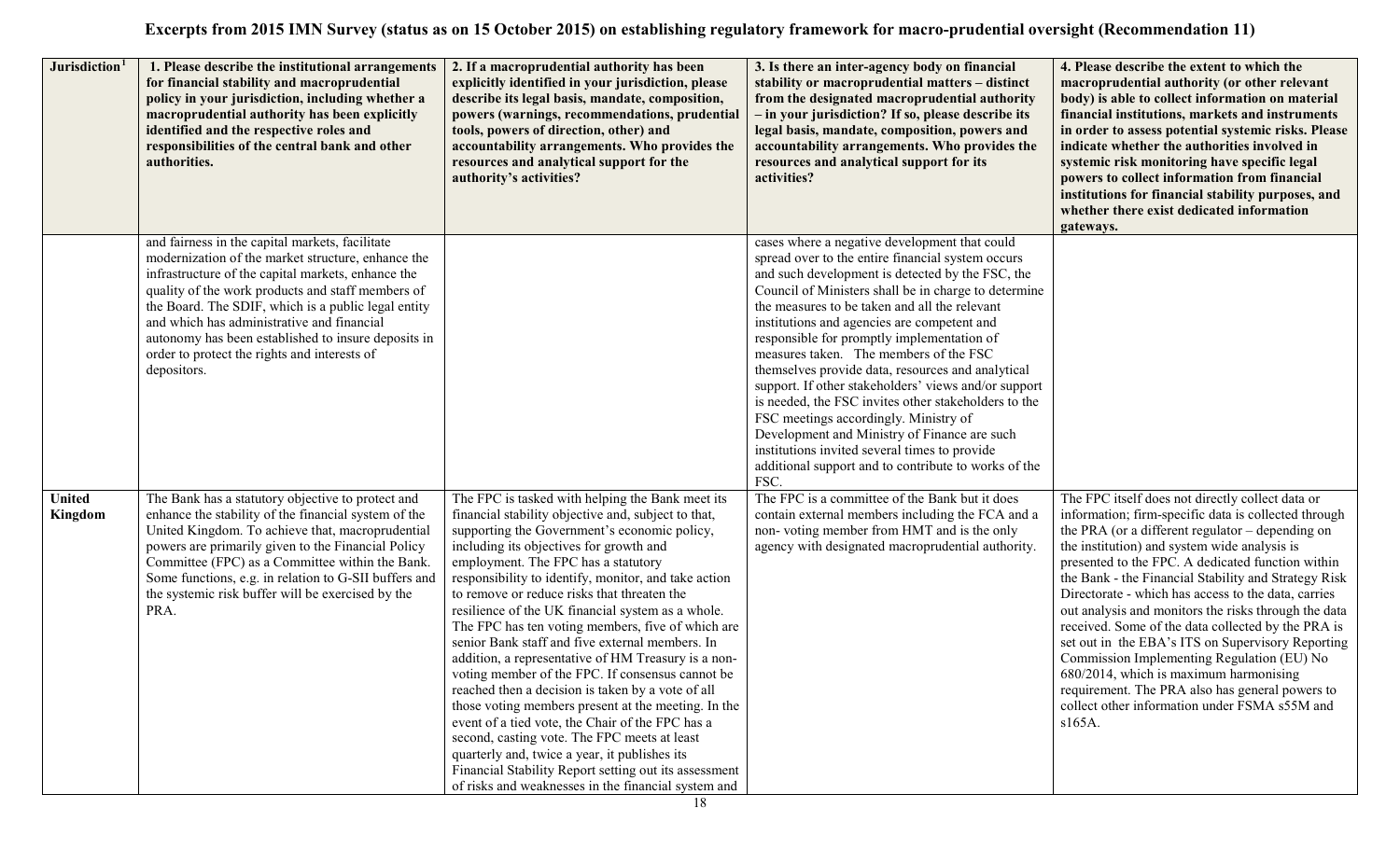| Jurisdiction <sup>1</sup> | 1. Please describe the institutional arrangements<br>for financial stability and macroprudential<br>policy in your jurisdiction, including whether a<br>macroprudential authority has been explicitly<br>identified and the respective roles and<br>responsibilities of the central bank and other<br>authorities. | 2. If a macroprudential authority has been<br>explicitly identified in your jurisdiction, please<br>describe its legal basis, mandate, composition,<br>powers (warnings, recommendations, prudential<br>tools, powers of direction, other) and<br>accountability arrangements. Who provides the<br>resources and analytical support for the<br>authority's activities?           | 3. Is there an inter-agency body on financial<br>stability or macroprudential matters - distinct<br>from the designated macroprudential authority<br>- in your jurisdiction? If so, please describe its<br>legal basis, mandate, composition, powers and<br>accountability arrangements. Who provides the<br>resources and analytical support for its<br>activities? | 4. Please describe the extent to which the<br>macroprudential authority (or other relevant<br>body) is able to collect information on material<br>financial institutions, markets and instruments<br>in order to assess potential systemic risks. Please<br>indicate whether the authorities involved in<br>systemic risk monitoring have specific legal<br>powers to collect information from financial<br>institutions for financial stability purposes, and<br>whether there exist dedicated information<br>gateways. |
|---------------------------|--------------------------------------------------------------------------------------------------------------------------------------------------------------------------------------------------------------------------------------------------------------------------------------------------------------------|----------------------------------------------------------------------------------------------------------------------------------------------------------------------------------------------------------------------------------------------------------------------------------------------------------------------------------------------------------------------------------|----------------------------------------------------------------------------------------------------------------------------------------------------------------------------------------------------------------------------------------------------------------------------------------------------------------------------------------------------------------------|--------------------------------------------------------------------------------------------------------------------------------------------------------------------------------------------------------------------------------------------------------------------------------------------------------------------------------------------------------------------------------------------------------------------------------------------------------------------------------------------------------------------------|
|                           |                                                                                                                                                                                                                                                                                                                    | FPC has two main powers. It is able to make<br>recommendations to anybody in pursuit of its<br>statutory mandate, and to the PRA and the FCA on<br>a comply or explain basis. The FPC also has<br>direction powers over instruments given to it by the<br>Government, that is, over Sectoral Capital<br>Requirements, Leverage ratio requirements and                            |                                                                                                                                                                                                                                                                                                                                                                      |                                                                                                                                                                                                                                                                                                                                                                                                                                                                                                                          |
|                           |                                                                                                                                                                                                                                                                                                                    | buffers, LTI and DTI limits and the UK CCB rate,<br>where the latter is implemented in the UK via<br>European legislation, with the FPC being the<br>authority designated by the Government to set it.<br>For macro-prudential tools that the Government<br>prescribes for the purposes of the FPC's powers of<br>direction, the FPC has a statutory obligation to               |                                                                                                                                                                                                                                                                                                                                                                      |                                                                                                                                                                                                                                                                                                                                                                                                                                                                                                                          |
|                           |                                                                                                                                                                                                                                                                                                                    | prepare, publish and maintain a written statement<br>of the general policy that it proposes to follow in<br>relation to the exercise of its powers. It has done<br>this so far for SCRs and the CCB in 2014 and it has<br>published two additional draft Policy Statements<br>on housing tools and the leverage ratio in early<br>2015. The Macroprudential Strategy and Support |                                                                                                                                                                                                                                                                                                                                                                      |                                                                                                                                                                                                                                                                                                                                                                                                                                                                                                                          |
|                           |                                                                                                                                                                                                                                                                                                                    | Division (which is part of the Financial Stability<br>Strategy and Risk Directorate) and the Policy<br>Strategy and Implementation Divisions (which is<br>part of the Prudential Policy Directorate) at the<br>Bank ensure that the FPC receives the material and<br>support it needs to deliver its role including better<br>public understanding and awareness of it. In       |                                                                                                                                                                                                                                                                                                                                                                      |                                                                                                                                                                                                                                                                                                                                                                                                                                                                                                                          |
|                           |                                                                                                                                                                                                                                                                                                                    | addition, within Macroprudential Strategy and<br>Support, the dedicated FPC Secretariat team is<br>responsible for coordinating the wide-ranging<br>inputs to the FPC, as well as supporting the<br>Committee's outputs. This includes being<br>responsible for recording and communicating FPC                                                                                  |                                                                                                                                                                                                                                                                                                                                                                      |                                                                                                                                                                                                                                                                                                                                                                                                                                                                                                                          |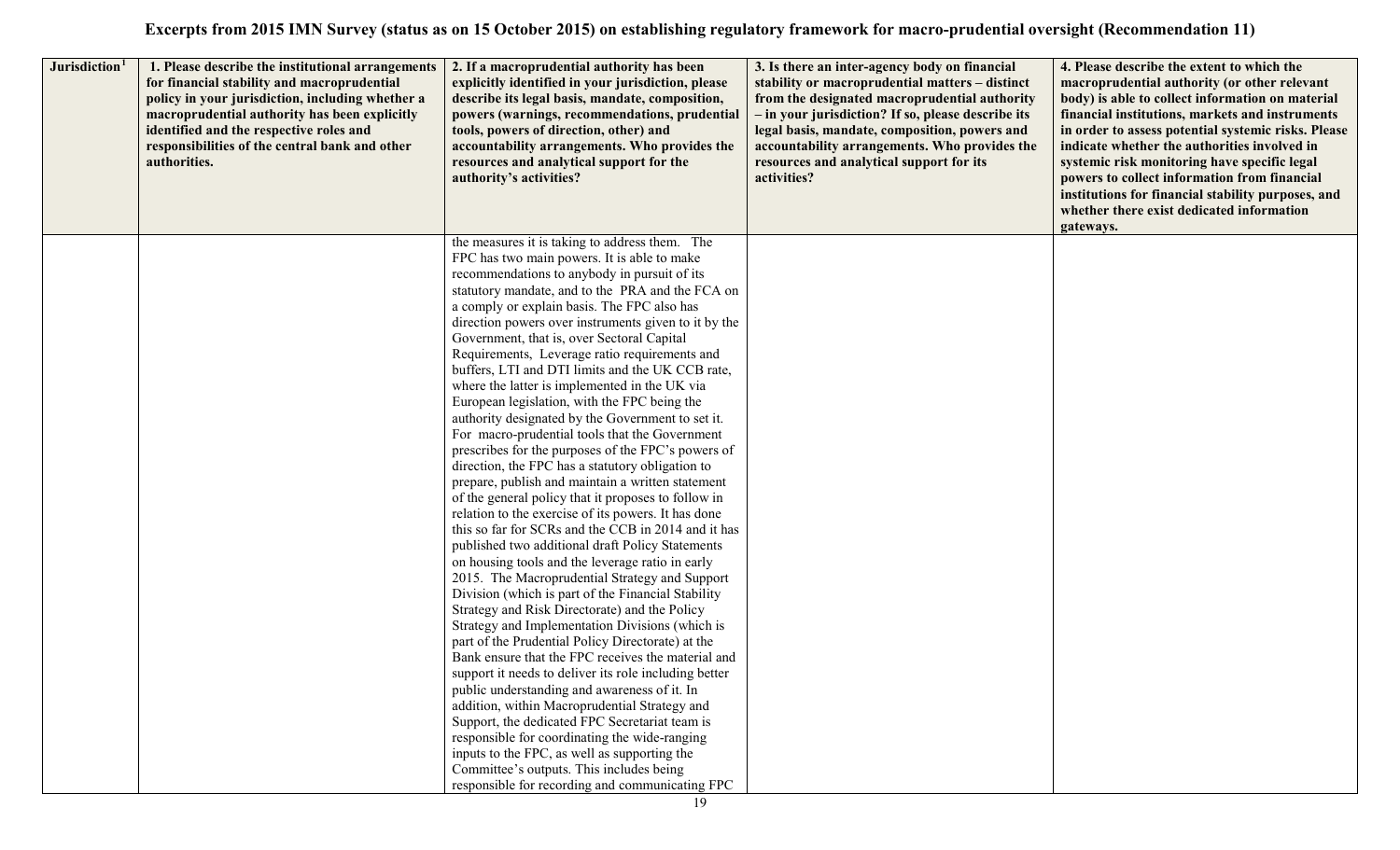| Jurisdiction <sup>1</sup>          | 1. Please describe the institutional arrangements<br>for financial stability and macroprudential<br>policy in your jurisdiction, including whether a<br>macroprudential authority has been explicitly<br>identified and the respective roles and<br>responsibilities of the central bank and other<br>authorities.                                                                                                                                                                                                                                                                                                                                                                                                                                                                                                                                                                                                                                                                                                                                                                                                                                                                                                                                                                                                                                                                                                                                                                                                                                                                                                                           | 2. If a macroprudential authority has been<br>explicitly identified in your jurisdiction, please<br>describe its legal basis, mandate, composition,<br>powers (warnings, recommendations, prudential<br>tools, powers of direction, other) and<br>accountability arrangements. Who provides the<br>resources and analytical support for the<br>authority's activities?                                                                                                                                                                                                                                                                                                                                                                                                                                                                                                                                                                                                                                                                                                                                                                                                                                                                                                                                                                                                                                                                                                                                                                                                                                                                                | 3. Is there an inter-agency body on financial<br>stability or macroprudential matters - distinct<br>from the designated macroprudential authority<br>- in your jurisdiction? If so, please describe its<br>legal basis, mandate, composition, powers and<br>accountability arrangements. Who provides the<br>resources and analytical support for its<br>activities? | 4. Please describe the extent to which the<br>macroprudential authority (or other relevant<br>body) is able to collect information on material<br>financial institutions, markets and instruments<br>in order to assess potential systemic risks. Please<br>indicate whether the authorities involved in<br>systemic risk monitoring have specific legal<br>powers to collect information from financial<br>institutions for financial stability purposes, and<br>whether there exist dedicated information<br>gateways.                                                                                                                                                                           |
|------------------------------------|----------------------------------------------------------------------------------------------------------------------------------------------------------------------------------------------------------------------------------------------------------------------------------------------------------------------------------------------------------------------------------------------------------------------------------------------------------------------------------------------------------------------------------------------------------------------------------------------------------------------------------------------------------------------------------------------------------------------------------------------------------------------------------------------------------------------------------------------------------------------------------------------------------------------------------------------------------------------------------------------------------------------------------------------------------------------------------------------------------------------------------------------------------------------------------------------------------------------------------------------------------------------------------------------------------------------------------------------------------------------------------------------------------------------------------------------------------------------------------------------------------------------------------------------------------------------------------------------------------------------------------------------|-------------------------------------------------------------------------------------------------------------------------------------------------------------------------------------------------------------------------------------------------------------------------------------------------------------------------------------------------------------------------------------------------------------------------------------------------------------------------------------------------------------------------------------------------------------------------------------------------------------------------------------------------------------------------------------------------------------------------------------------------------------------------------------------------------------------------------------------------------------------------------------------------------------------------------------------------------------------------------------------------------------------------------------------------------------------------------------------------------------------------------------------------------------------------------------------------------------------------------------------------------------------------------------------------------------------------------------------------------------------------------------------------------------------------------------------------------------------------------------------------------------------------------------------------------------------------------------------------------------------------------------------------------|----------------------------------------------------------------------------------------------------------------------------------------------------------------------------------------------------------------------------------------------------------------------------------------------------------------------------------------------------------------------|----------------------------------------------------------------------------------------------------------------------------------------------------------------------------------------------------------------------------------------------------------------------------------------------------------------------------------------------------------------------------------------------------------------------------------------------------------------------------------------------------------------------------------------------------------------------------------------------------------------------------------------------------------------------------------------------------|
|                                    |                                                                                                                                                                                                                                                                                                                                                                                                                                                                                                                                                                                                                                                                                                                                                                                                                                                                                                                                                                                                                                                                                                                                                                                                                                                                                                                                                                                                                                                                                                                                                                                                                                              | decisions through preparing the policy sections of<br>the Financial Stability Report and the Record of the<br>FPC's Policy meetings.                                                                                                                                                                                                                                                                                                                                                                                                                                                                                                                                                                                                                                                                                                                                                                                                                                                                                                                                                                                                                                                                                                                                                                                                                                                                                                                                                                                                                                                                                                                  |                                                                                                                                                                                                                                                                                                                                                                      |                                                                                                                                                                                                                                                                                                                                                                                                                                                                                                                                                                                                                                                                                                    |
| <b>United States</b><br>of America | FSOC was established in 2010 by the Dodd-Frank<br>Act to bring together federal and state financial<br>regulators as an interagency body to look across the<br>financial system to identify risks to the U.S.<br>financial system. Specifically, the Council's<br>statutory responsibilities are to identify risks to U.S.<br>financial stability, promote market discipline, and<br>respond to emerging threats to the stability of the<br>U.S. financial system. FSOC is made up of<br>individual members whose agencies employ their<br>own policy tools as appropriate based on their<br>authorities and missions. In the United States, the<br>Federal Reserve, as the central bank, is solely<br>responsible for monetary policy. The Federal<br>Reserve works to identify risks to the financial<br>system that could impose significant costs on<br>economic activity. The Federal Reserve also<br>supervises and sets enhanced prudential standards<br>for the largest bank holding companies, and<br>nonbank financial companies designated by FSOC.<br>Since 2010, it has implemented new requirements<br>for capital, liquidity, risk management, and<br>resolution planning. It also conducts annual stress<br>tests to evaluate the sufficiency of capital for<br>possible macroeconomic and financial risks. The<br>requirements and implementation of stress tests are<br>tailored to the size, risk profile, and systemic<br>footprint of the financial institution. It has<br>proposed a rule for a capital charge for the global<br>systemically important banking institutions based<br>on their systemic risk profiles. | See previous response. The members of FSOC<br>include: the Secretary of the Treasury<br>(Chairperson), the Chairman of the Board of<br>Governors of the Federal Reserve System, the<br>Comptroller of the Currency, the Director of the<br>Consumer Financial Protection Bureau, the<br>Chairman of the Securities and Exchange<br>Commission, the Chairperson of the Federal<br>Deposit Insurance Corporation, the Chairperson of<br>the Commodity Futures Trading Commission, the<br>Director of the Federal Housing Financial Agency,<br>the Chairman of the National Credit Union<br>Administration Board, an Independent Member<br>with Insurance Expertise, the Director of the Office<br>of Financial Research, the Director of the Federal<br>Insurance Office, and state insurance, banking, and<br>securities regulators. FSOC has a number of<br>tools available to address risks to U.S. financial<br>stability it identifies, including: • highlighting<br>potential emerging threats or making<br>recommendations in the Council's annual reports<br>to Congress; • making recommendations to existing<br>primary regulators to apply heightened standards<br>and safeguards under Section 120 of the Dodd-<br>Frank Act; • designating certain nonbank financial<br>companies and financial market utilities for<br>heightened supervision and prudential standards;<br>and • collecting and facilitating the sharing of<br>information to assess threats to U.S. financial<br>stability. FSOC is held accountable in many ways,<br>but most prominently by issuing its annual report,<br>in which its voting members sign a statement | See previous response.                                                                                                                                                                                                                                                                                                                                               | The Office of Financial Research was established<br>by the Dodd Frank Act to support FSOC and its<br>member agencies by identifying and filling in gaps<br>in data and knowledge about the financial system,<br>monitoring financial stability metrics across the<br>system, and providing FSOC with data and<br>analytical support. The OFR has specific<br>authorities to collect certain data that is otherwise<br>unavailable. FSOC members and member<br>agencies share information pursuant to its<br>Memorandum of Understanding Regarding the<br>Treatment of Non-public Information Shared<br>Among Parties Pursuant to the Dodd-Frank Wall<br>Street Reform and Consumer Protection Act. |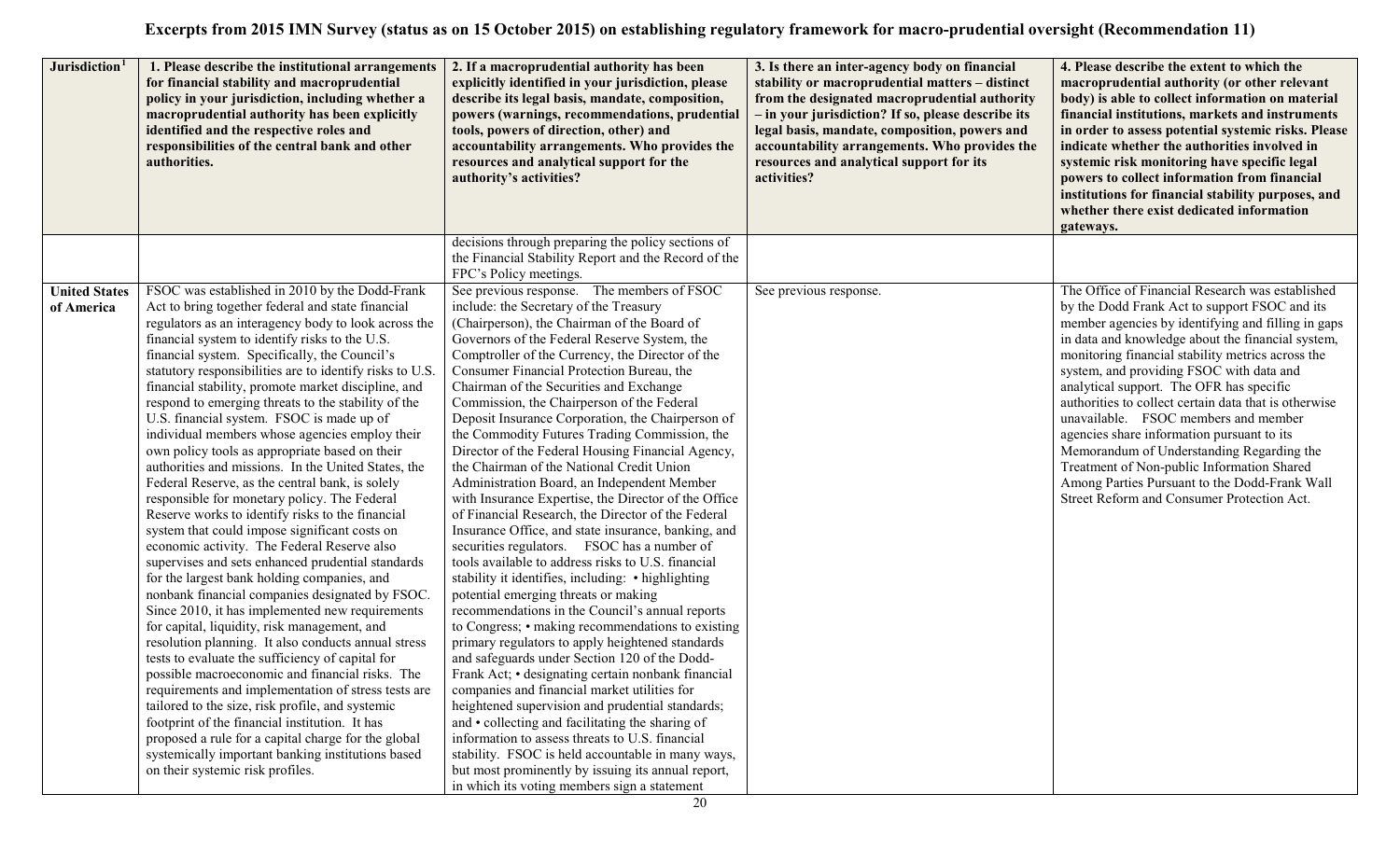| Jurisdiction <sup>1</sup> | 1. Please describe the institutional arrangements<br>for financial stability and macroprudential<br>policy in your jurisdiction, including whether a<br>macroprudential authority has been explicitly<br>identified and the respective roles and<br>responsibilities of the central bank and other<br>authorities.                                                                                                                                                                                                                                                                                                                                                                                                                                                                                                                                                                                                                                                                                                                                                                                                                                                    | 2. If a macroprudential authority has been<br>explicitly identified in your jurisdiction, please<br>describe its legal basis, mandate, composition,<br>powers (warnings, recommendations, prudential<br>tools, powers of direction, other) and<br>accountability arrangements. Who provides the<br>resources and analytical support for the<br>authority's activities?                                                                                                                                                                                                                                                                                                                                                                                                                                                                                                                                                                                                                                                                                                                                                                                                                                                                                                                                                   | 3. Is there an inter-agency body on financial<br>stability or macroprudential matters - distinct<br>from the designated macroprudential authority<br>- in your jurisdiction? If so, please describe its<br>legal basis, mandate, composition, powers and<br>accountability arrangements. Who provides the<br>resources and analytical support for its<br>activities? | 4. Please describe the extent to which the<br>macroprudential authority (or other relevant<br>body) is able to collect information on material<br>financial institutions, markets and instruments<br>in order to assess potential systemic risks. Please<br>indicate whether the authorities involved in<br>systemic risk monitoring have specific legal<br>powers to collect information from financial<br>institutions for financial stability purposes, and<br>whether there exist dedicated information<br>gateways. |
|---------------------------|-----------------------------------------------------------------------------------------------------------------------------------------------------------------------------------------------------------------------------------------------------------------------------------------------------------------------------------------------------------------------------------------------------------------------------------------------------------------------------------------------------------------------------------------------------------------------------------------------------------------------------------------------------------------------------------------------------------------------------------------------------------------------------------------------------------------------------------------------------------------------------------------------------------------------------------------------------------------------------------------------------------------------------------------------------------------------------------------------------------------------------------------------------------------------|--------------------------------------------------------------------------------------------------------------------------------------------------------------------------------------------------------------------------------------------------------------------------------------------------------------------------------------------------------------------------------------------------------------------------------------------------------------------------------------------------------------------------------------------------------------------------------------------------------------------------------------------------------------------------------------------------------------------------------------------------------------------------------------------------------------------------------------------------------------------------------------------------------------------------------------------------------------------------------------------------------------------------------------------------------------------------------------------------------------------------------------------------------------------------------------------------------------------------------------------------------------------------------------------------------------------------|----------------------------------------------------------------------------------------------------------------------------------------------------------------------------------------------------------------------------------------------------------------------------------------------------------------------------------------------------------------------|--------------------------------------------------------------------------------------------------------------------------------------------------------------------------------------------------------------------------------------------------------------------------------------------------------------------------------------------------------------------------------------------------------------------------------------------------------------------------------------------------------------------------|
| European<br>Commission    | Following the ESRB Regulation, the responsibility<br>of macro-prudential oversight has been entrusted to<br>the European Systemic Risk Board (ESRB). In<br>pursuing its macro-prudential mandate, the ESRB<br>performs a number of key activities, namely risk<br>monitoring, risk assessment and, ultimately, if<br>deemed appropriate, it adopts warnings and<br>recommendations. Going forward, with the<br>establishment of the Banking Union as of 1<br>November 2014 the ECB as single supervisor will<br>also have some macro-prudential competences<br>within the Single Supervisory Mechanism (SSM).<br>The SSM Regulation provides that the ECB has<br>been entrusted with specific macro-prudential<br>competences to be applied within the Banking<br>Union using the macro-prudential instruments<br>enshrined in EU law (i.e. CRD IV/CRR macro-<br>prudential tools). The ECB Framework Regulation<br>further clarifies how these powers are to be<br>implemented. The ESRB Recommendation<br>( $(ESRB/2011/3)$ , OJ 2012/C 41/01) on the macro-<br>prudential mandate of national authorities initiated<br>the setting-up of national macro-prudential | attesting to the risks FSOC has identified. FSOC is<br>also subject to extensive oversight by Congress and<br>various auditing organizations.<br>The resources<br>and analytical support for FSOC are provided by<br>the members of the Council, along with their staffs.<br>Staff committees facilitate interagency<br>coordination and analysis, and consist of staff with<br>a range of supervisory, examination, data,<br>surveillance, and policy expertise. The committees<br>meet on a regular basis throughout the year for<br>agencies to report on and discuss matters of<br>potential financial stability implications.<br>In the EU, the macro-prudential authority is the<br>ESRB; it has a very broad mandate (EU wide, and<br>across the financial sector). It has preventative role<br>: it should identify risks and vulnerabilities in the<br>financial system in a forward-looking manner. It<br>has no binding powers but can issue non-binding<br>warnings and recommendations to which a 'comply<br>or explain mechanism' applies. At national level,<br>Member States have established macro-prudential<br>authorities whose powers and mandates vary<br>across borders. In the Banking Union, the SSM<br>Regulation has entrusted the ECB with specific<br>binding macro-prudential competences. | Not applicable                                                                                                                                                                                                                                                                                                                                                       | The ESRB relies on other authorities for access to<br>information (ECB, ESAs, national authorities).                                                                                                                                                                                                                                                                                                                                                                                                                     |